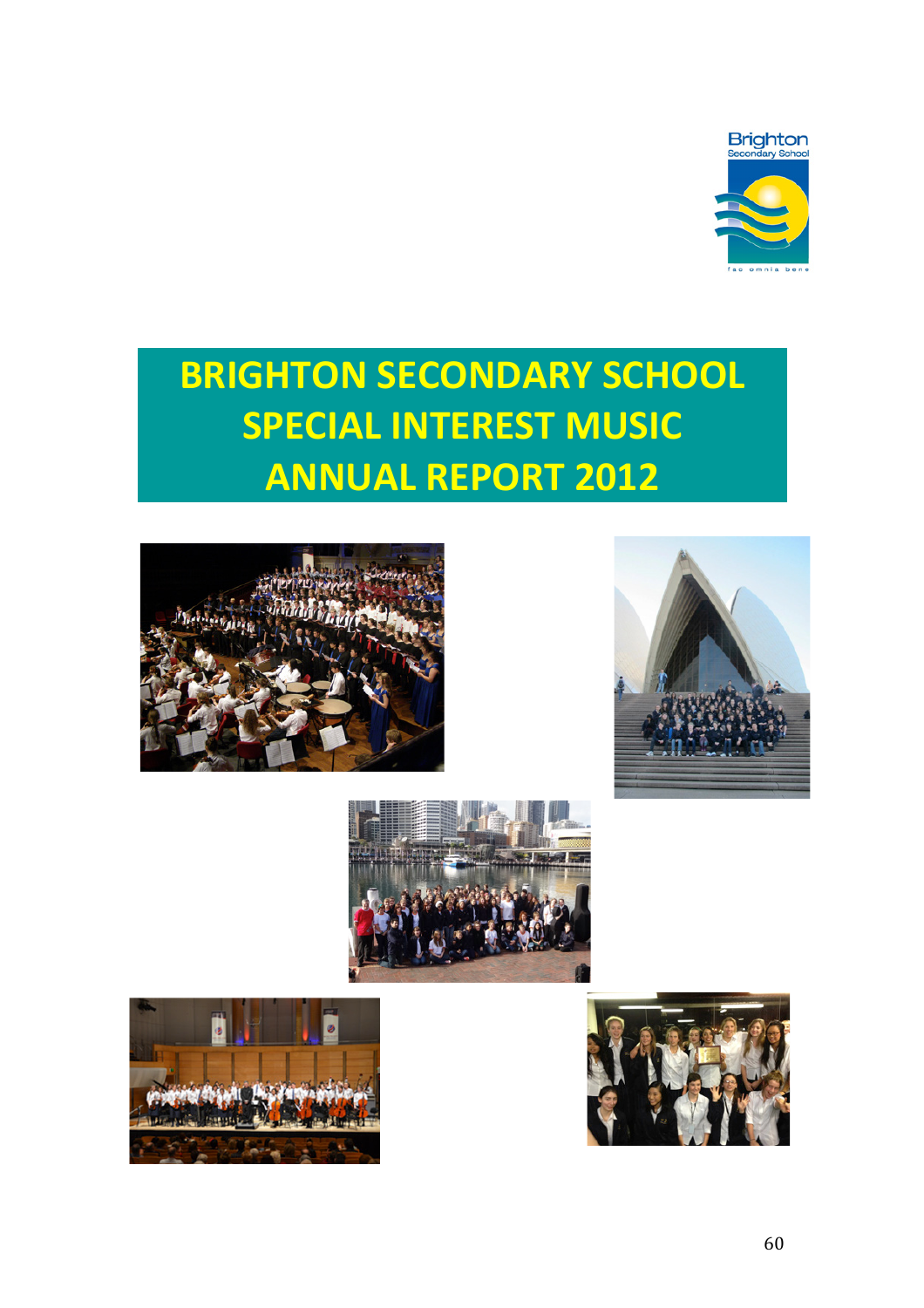## **Brighton!Secondary!School!2012!Special!Music!Centre!Report**

# **CONTENTS**

| Overview                               | 62 |
|----------------------------------------|----|
| <b>Music Centre Staff</b>              | 64 |
| <b>Instrumental Teachers</b>           | 64 |
| Music Classes & Ensembles              | 65 |
| <b>Spectacular Concert</b>             | 66 |
| Concert Choir                          | 66 |
| Ensemble Concert Choir                 | 66 |
| Ensemble Treble Choir                  | 68 |
| Ensemble Boys Choir                    | 70 |
| <b>Senior Percussion Ensemble</b>      | 72 |
| <b>Junior Percussion Ensemble</b>      | 72 |
| Symphony Orchestra                     | 73 |
| Big Band 1                             | 75 |
| Big Band 2                             | 76 |
| <b>Concert Band</b>                    | 77 |
| SoundHouse                             | 78 |
| Special Events/Concerts and highlights | 79 |
| <b>Outstanding Student Achievement</b> | 83 |
| <b>SACE results</b>                    | 83 |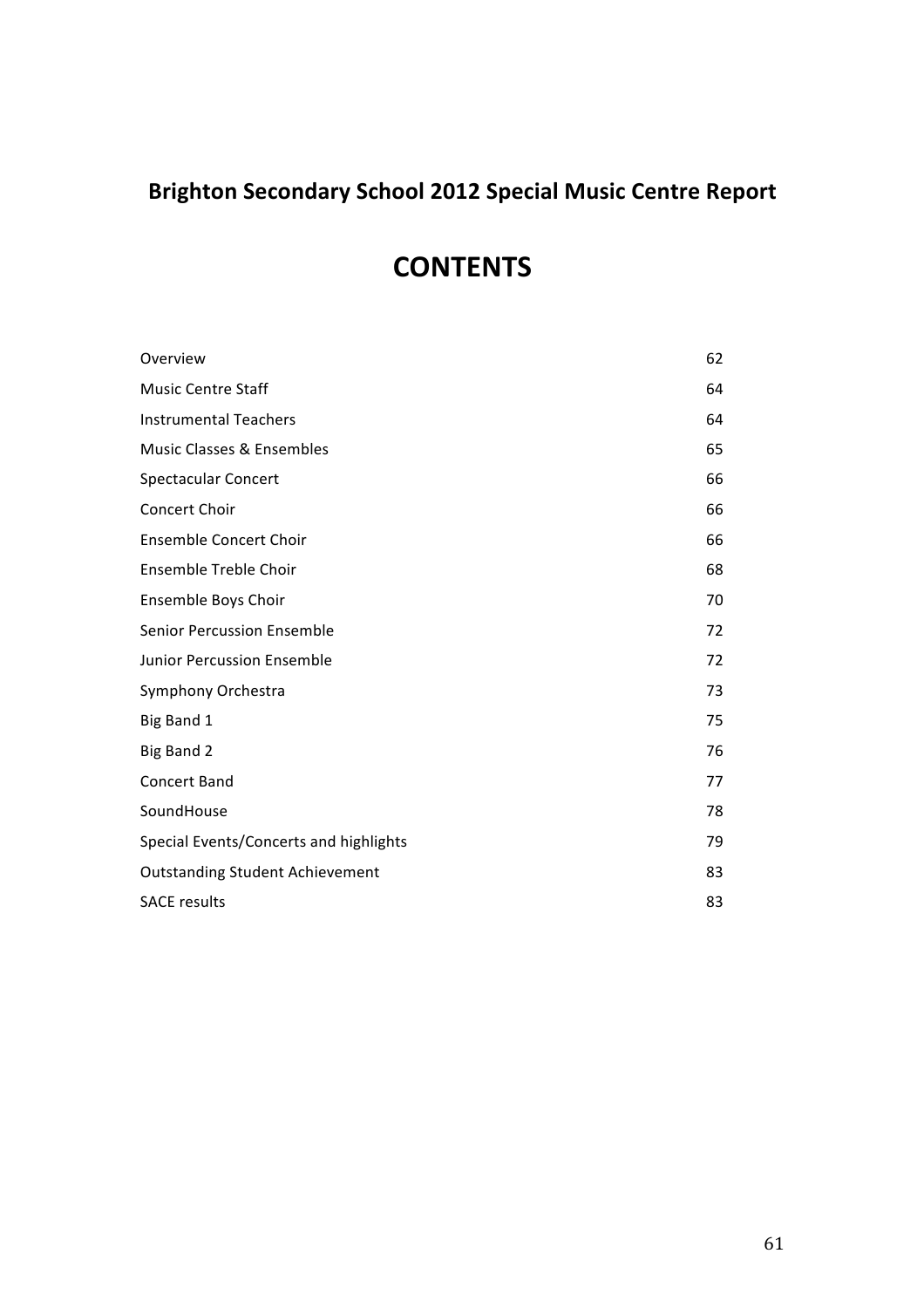### **Overview**

Brighton Secondary School Special Interest Music has once again been placed in the national limelight in 2012 when Brighton 2010 Old Scholar, Rachael Bartholomew (now known as Rachael Leahcar), received accolades as one of the most celebrated singers on 'The Voice'. The television show, 'The Voice', is one of the most successful talent shows in the world. Rachel kindly performed for Brighton in an appearance to raise funds for The Royal Society for the Blind and Cure for Life charities. We raised \$6,000 at this event. Craig Bentley and the music staff are to be congratulated on this very fine result. It was also great to listen to the gifted music staff present their diverse skills in a popular music genre – Craig Bentley and his saxophone, Andrew Barrett at the keyboard, Annie Kwok on vocals, Mark Cameron-Smith with his magic guitar, Andrew Dean with his double bass, and Billy James with his quick action on the drums.

Brighton's reputation for nurturing and developing outstanding instrumental and vocal ensembles and international standard instrumental soloists was maintained throughout the year. High calibre musical performances included:

- The sensational Year 9 jazz group 'RatPack' at Adelaide Carnivale in Week 2 of Term One)
- Brighton Secondary School Big Band 1 at the annual SACE Merit Ceremony staged in South Australian Government House
- The 100 voiced Combined Choir and the 'RatPack' for Prime Minister, Julia Gillard, on 23<sup>rd</sup> February
- Several senior students in the presence of the Prime Minister at Minda Incorporated in Term 4

American Soprano, Ruth Bormann, formerly prima donna at the Linz and Vienna Operas, collaborated with Jeffrey Kong to present a compelling performance of the famed song cycle by Robert Schumann, 'Woman's Love and Life'. This performance, which was broadcast by Radio Adelaide, opened Recital Australia's Adelaide Fringe series held at Pilgrim Church.

A group of girls from Years 9, 10 and 11 joined Old Scholar, Becky Blake, from Chunky Custard, to perform four concerts at the 2012 Fringe Festival. These concerts, named 'Piano Chicks', showcased works of some formidable female songwriter/pianist/performers in the past 100 years. These performances paid tribute to female composers and musicians who often worked with a piano but did not always enjoy the public acclaim of their male counterparts. A selection of the songs from 'Piano Chicks' was presented at the Brighton Secondary School 60<sup>th</sup> Anniversary Concert on 23<sup>rd</sup> May this year.

A major concert was presented by the Brighton Special Interest Music Centre in Term 2 to celebrate Brighton Secondary/High School  $60<sup>th</sup>$  Anniversary. This event was held at the Brighton Performing Arts Centre with the Australian Army Band, Brighton Old Scholars, Dr Trevor Tao and Becky Blake, Tim Nott and the Old Scholar Percussion Ensemble as special guest performers. Tim Nott from IMS performed a composition for flute and piano by Old Scholar, Grant Sheridan. The highlight of this concert was a performance (with canon) of Tchaikovsky's "1812 Overture" featuring the Brighton Secondary School Symphony Orchestra collaborating with the Army Band, a cannon was made by Colin Saunders to emulate the original performance. The proceeds of this concert were donated to Legacy Club of South Australia.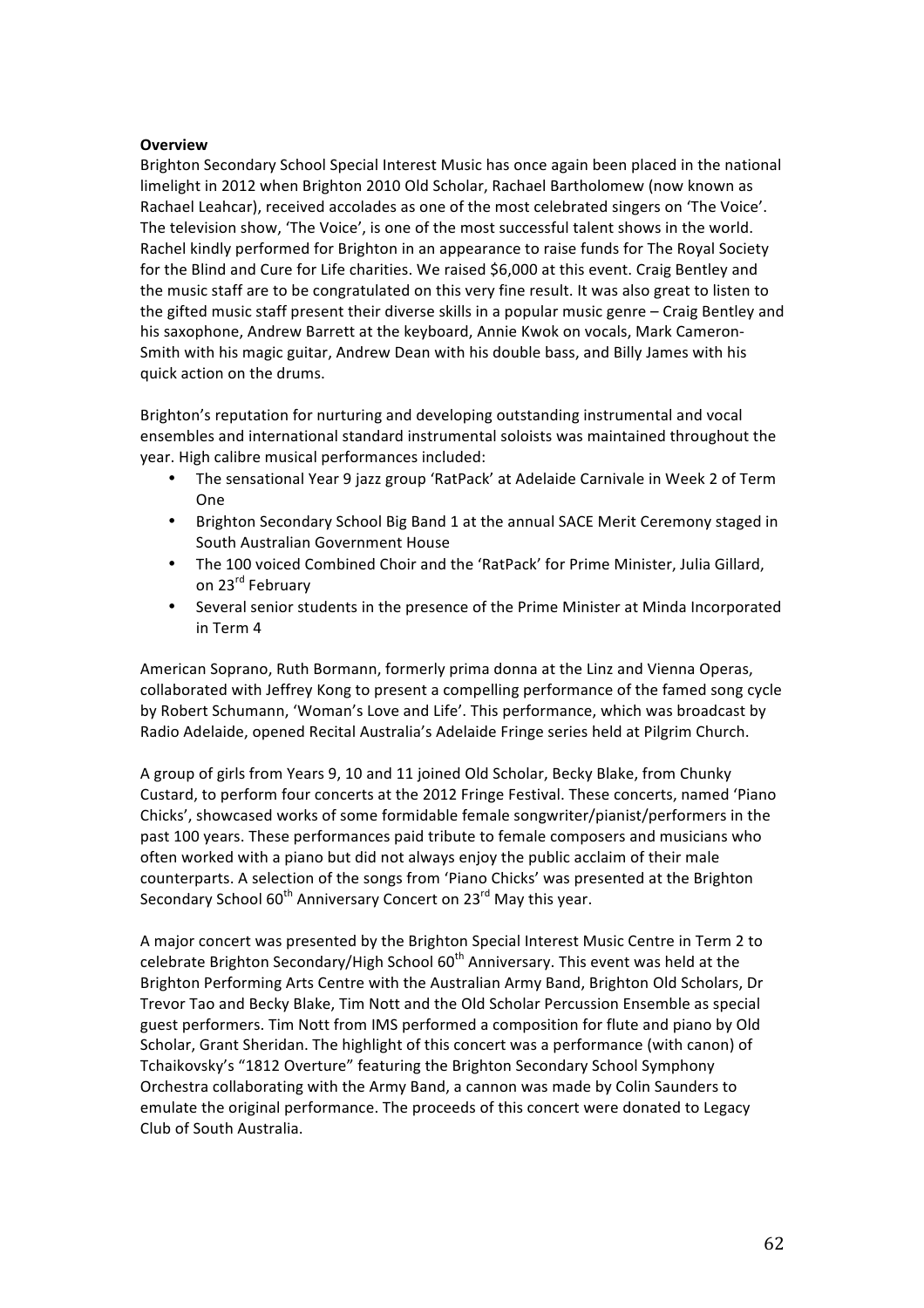The Brighton Secondary School Symphony Orchestra gained much accolade in the Sydney 2008) Orchestral Festival when our orchestra performed in the Sydney Opera House. After the great success in presenting Tchaikovsky's 1812 Overture at BPAC for BSS 60<sup>th</sup> Anniversary Concert, the BSS Symphony Orchestra toured Sydney and performed at the Sydney Town Hall and the Sydney Opera House as part of the Sydney Orchestral Festival 2012.)

The Flinders University Lunch Hour Concert this year once again showcased outstanding SIMC soloists from each year level. The audience was amazed that there were so many outstanding vocalists in the 'Classical' genre. One such example was our Indigenous student, Angus Cameron, who also featured in a number of BSS community concerts in term 4.

In 2012 Brighton continued its commitment to provide music at community and educational events. These have included:

- The Fundraising Dinner for South Australian Migration Museum with Penny Wong as keynote speaker
- Anzac Day Dawn Service at Brighton War Memorial attended by over 5000 people
- The Italian National Day Celebration held at Fogolar Fulan in the presence of Italian Consul Orietta Borgia, Premier Jay Weatherill and former Australian Ambassador in Italy)Amanda)Vanstone
- A variety of DECD and other sponsored Educational events

The 2012 Performance Year closed with a very emotionally moving Christmas celebration with the 'Lessons and Carols Service' at St Peter's Cathedral on Monday 10/12/2012 when all the Brighton Secondary School vocal ensembles showcased their choral prowess. Two highlights of this ceremony were Brighton 2011 Old Scholar, Hannah Greenshields, joining with the Adelaide Male Chorus to present a glorious performance of Alphonse Adam's 'O Holy Night' and all the choirs combining to sing Handel's Halleluiah Chorus. I was particularly grateful that the Governor of South Australia, His Excellency Rear Admiral Kevin Scarce, Patron of the four Special Interest Music Centres and his wife Mrs. Scarce both attended the service and also read a lesson each. The collection at the conclusion of the service was for the benefit of Anglicare. This was truly a joyous occasion to conclude our performance year.

The 2013 Performance Schedule is already filling rapidly with performances at the Italian Carnevale celebrations coming very early in the year. The Brighton Secondary School Big Band 1 will be performing at the Government House for the SACE Merit Ceremony whilst a selected group of outstanding music students will also perform at Government House for the South Australian Multicultural Award Ceremony early in 2013. Consultation with the Italian Consulate and in particular Ms Orietta Borgia, Acting Consul for Italy, has resulted in an invitation for Brighton Music students to once again perform at the Italian National Day in Adelaide during June 2013.

In January 2012 I made my annual pilgrimage to Italy as well as China and Germany. In Italy I visited my dear friend Clelia March, Australian Cultural Attaché in Italy. She enabled me to make connections, which have secured at least one concert in Rome for the 2013 International Concert Tour. Similar connections were made in Germany (Berlin) and China (Shanghai) with the aim of securing concerts in these countries for the Brighton Secondary School Concert Tour in 2013.

I sincerely pay tribute to Principal Olivia O'Neill for her leadership, support and guidance towards the Music Centre for the past 8 years and for making Brighton Secondary School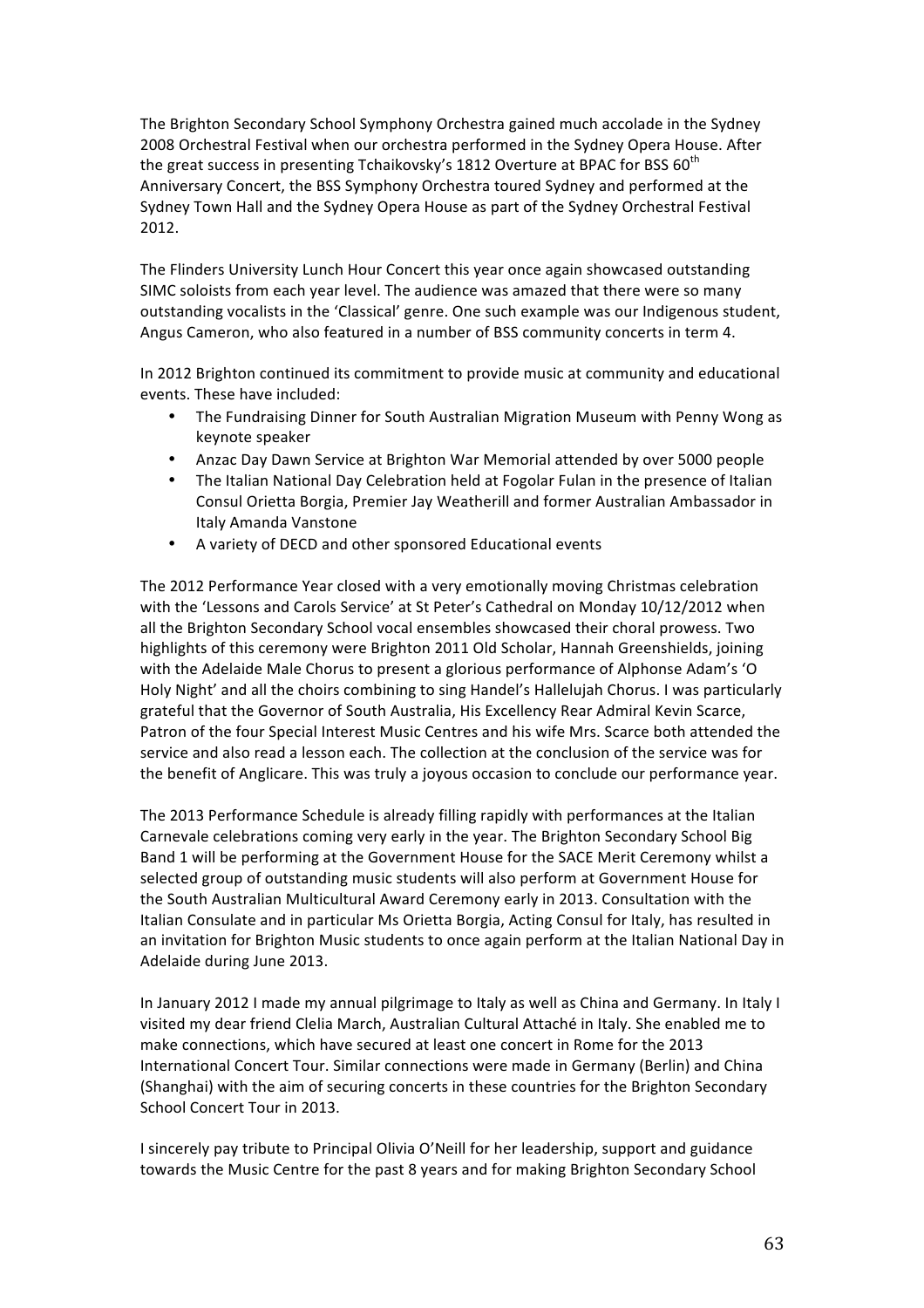one of the preferred schools of our nation. I am looking forward to her joining us for our 2013 International Music Tour in Asia and Europe.

Sincere appreciation must once again be extended to the BSS Music Staff for the enormous number of musical events delivered throughout the year. Our thanks are also extended to IMS and independent instrumental and vocal staffs, Adelaide University Music Staff and BSS SSO staff, Pam Parsons, Denise Hoskin and Collin Saunders.

### **MUSIC CENTRE STAFF**

| <b>Head of Music</b><br>Jeffrey Kong       | B Mus (Hons), Dip Ed, DSCM, A Mus A, L Mus A                           |
|--------------------------------------------|------------------------------------------------------------------------|
| <b>Coordinator of Music</b>                |                                                                        |
| <b>Craig Bentley</b>                       | B. Ed. Secondary Music                                                 |
| <b>Classroom Teachers</b>                  |                                                                        |
| <b>Billy Anthony-James</b>                 | B Mus, Dip Ed, AST2                                                    |
| Andrew Barrett                             | B Mus, Grad Dip Ed, Step 9                                             |
| Mark Cameron-Smith                         | B Mus, Ass Dip Jazz, Grad Dip Ed, AST1, Step 9                         |
| Andrew Dean                                | B Mus Grad Dip Ed, Cert 111 Sound Engineering Step 9                   |
| Annie Kwok<br>AST1                         | B Mus, Perf. Grad. B. Ed. Advanced Diploma Accompany,                  |
| <b>Music Secretary</b>                     |                                                                        |
| Pam Parsons                                |                                                                        |
| <b>Instrumental Teachers</b>               |                                                                        |
| <b>DECS Instrumental Service</b>           |                                                                        |
| <b>Brass</b>                               | Sue Asser B Mus Grad Dip Ed                                            |
| Violoncello                                | Sandra Hosking                                                         |
| Clarinet/Saxophone                         | Cheryl Bentley B Ed (Sec Mus)                                          |
| Double Bass                                | <b>Ben Parkin</b>                                                      |
| Flute                                      | Timothy Nott B Mus (Hons), Grad Dip Ed                                 |
| Percussion                                 | Michael Gillard B Mus (Hons), Dip Ed                                   |
|                                            | David Hopgood B Ed                                                     |
| Recorder                                   | Amelia Monahan                                                         |
| Trumpet<br>Trombone                        | Robert Chenoweth B Mus, Grad Dip Ed<br>Dave Winnell B Mus, Grad Dip Ed |
| Violin/Viola                               | Roland Dankbaar BA (Mus), Grad Dip Ed                                  |
|                                            | Judy Fletcher                                                          |
| Voice                                      | Heather Elliott B Mus, AMusA, LMusA                                    |
| <b>Private Instrumental Music Teachers</b> |                                                                        |
| <b>Bass Guitar</b>                         | Robyn Habel                                                            |
| Bassoon                                    | Mark Gaydon, Sam Penny                                                 |
| Clarinet                                   | Pip Weston BA (Hons), LTCL, ALCM                                       |
| Flute                                      | Cassandra Boath BMus (Hons) A Mus A                                    |

Guitar **Guitar** James Brown M. Mus

Oboe Rosemary Stimson B Mus, Dip Ed

Piano Jane Burgess B Ed, Tsun Wu, Roseanne Hammer

64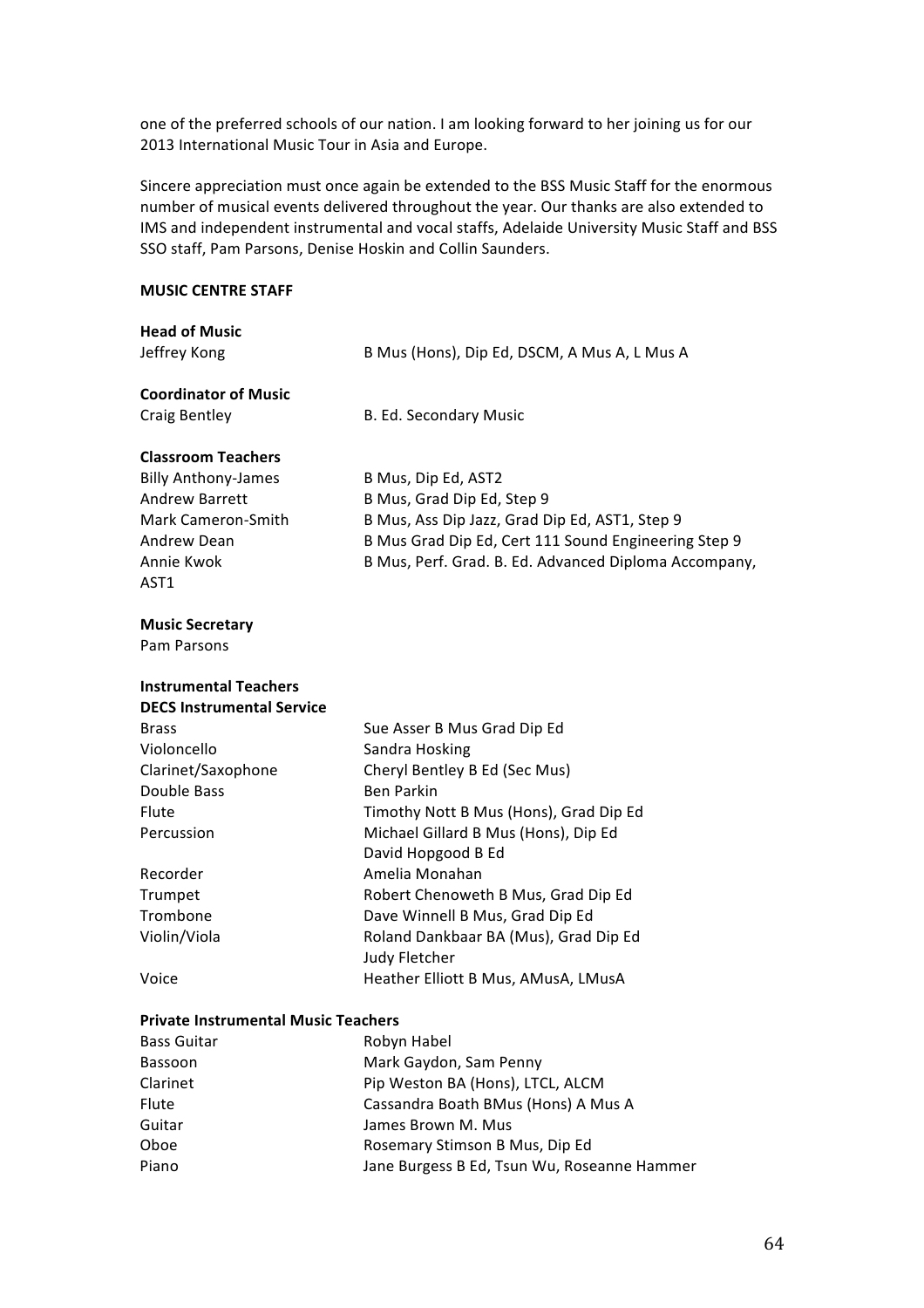| Percussion<br>Violin/Viola<br>Voice | Jamie Adam<br>Ian Vayne | Belinda Gehlert B Mus<br>Ruth Bormann M Mus<br>Naomi Hede B Mus |  |
|-------------------------------------|-------------------------|-----------------------------------------------------------------|--|
| <b>Music Classes 2012</b><br>Year 8 |                         |                                                                 |  |
| <b>Special Music</b>                | 31                      |                                                                 |  |
| <b>Elective Music</b>               | 48                      |                                                                 |  |
| <b>General Music</b>                | 20                      |                                                                 |  |
|                                     |                         |                                                                 |  |
| Year 9                              |                         |                                                                 |  |
| <b>Special Music</b>                | 36                      |                                                                 |  |
| <b>Elective Music</b>               | 59                      |                                                                 |  |
| Year 10                             |                         |                                                                 |  |
| <b>Special Music</b>                | 16                      |                                                                 |  |
| <b>Elective Music</b>               | 29                      |                                                                 |  |
| Year 11                             |                         |                                                                 |  |
| Music Craft                         | 29                      |                                                                 |  |
| <b>Music Studies</b>                | 14                      |                                                                 |  |
| <b>Composing and Arranging</b>      | 9                       |                                                                 |  |
| Sound Technology                    | 13                      |                                                                 |  |
| Year 12                             |                         |                                                                 |  |
| Musicianship                        | 15                      |                                                                 |  |
| Solo Performance                    | 19                      |                                                                 |  |
| Music in Context                    | 7                       |                                                                 |  |
| Performance Special Study           | 7                       |                                                                 |  |
| Ensemble Performance 24             |                         |                                                                 |  |
| <b>Composing and Arranging</b>      | 7                       |                                                                 |  |
| <b>Performance Ensembles 2012</b>   |                         |                                                                 |  |
| Concert Choir                       |                         | A Kwok and A Barrett                                            |  |
| <b>Concert Band</b>                 |                         | A Barrett                                                       |  |
| <b>Combined Choir</b>               |                         | J Kong and A Barrett                                            |  |
| <b>Senior Concert Band</b>          |                         | A Barrett                                                       |  |
| <b>School Ensembles</b>             |                         | J Kong                                                          |  |
| Senior Percussion Ensemble          |                         | <b>B</b> James                                                  |  |
| <b>Junior Percussion Ensemble</b>   |                         | M Gillard                                                       |  |
| Sinfonia                            |                         | Judy Fletcher                                                   |  |
| <b>Big Band One</b>                 |                         | Craig Bentley                                                   |  |
| <b>Big Band Two</b>                 |                         | M Cameron-Smith                                                 |  |
| Symphony Orchestra                  |                         | A Dean                                                          |  |
| <b>Girls Chamber Choir</b>          |                         | A Kwok and A Barrett                                            |  |
| <b>Boys Chamber Choir</b>           |                         | A Barrett and A Kwok                                            |  |
| Year Level Soloists                 |                         | J Kong                                                          |  |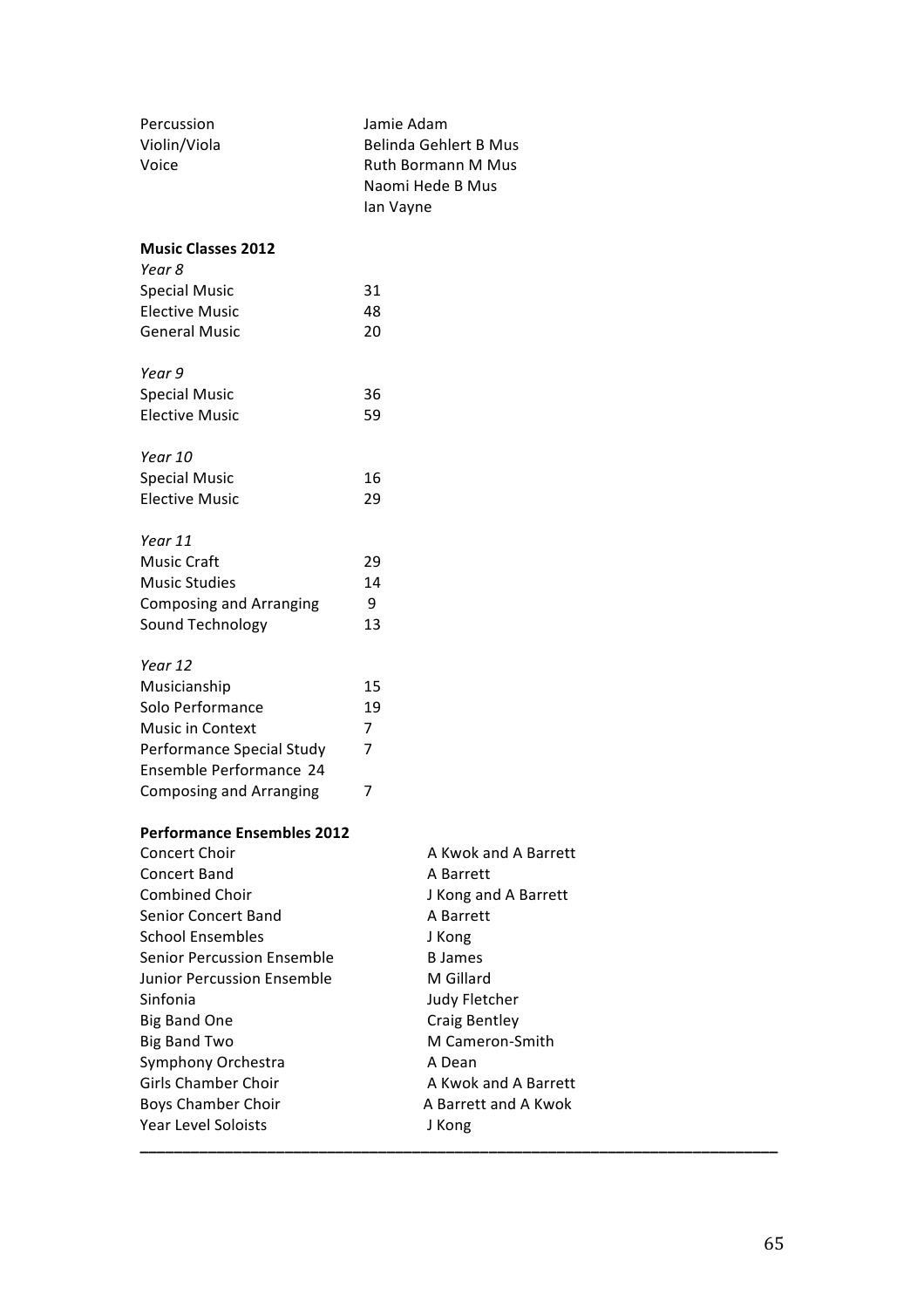### **Spectacular Concert 2012**

The music spectacular was held on  $15<sup>th</sup>$  August and showcased all of the music staff and ensembles plus special invited guests: -

Pre Concert music featured Jacob Whitelock, Harriet Davies and Nathaniel O'Brien Percussion Ensemble (Billy James) Advance Australia Fair (Boys Chamber Choir) Old Scholar Guest Artist Mark Oakley Jonathan Kirby (Architect for BSS Concert Hall) International Guest Artist Peter Moore (BBC International Orchestral Competition winner) BSS Big Band 1 (Craig Bentley) Brighton Secondary School Symphony Orchestra BSS Concert Band (Andrew Barrett) BSS Concert Choir combine with Chamber Girls and Old Scholar Choir (Annie Kwok) BSS Combined Choir with Adelaide Male Choir

Presentations: - Orietta Borgia – Acting Consul of Italy in South Australia

The 2012 Brighton Secondary School Spectacular Concert was held at Elder Hall, Adelaide University. We were delighted to have so much support from music students, music and general staff at Brighton as well as the Brighton Community. More than 200 music students performed at this joyous occasion as well as some extremely gifted old scholars and the wonderful community choir, the Adelaide Male Choir.

With Brighton Secondary School 60<sup>th</sup> Anniversary in 2012, we are looking forward to more old scholar collaboration at our celebration concert on 23<sup>rd</sup> May and Music Centre Concert on 15<sup>th</sup> August in Elder Hall. There are so many old scholars of high calibre that it may take several years to feature just a fraction of them without taking into account current and future students who will become the old scholars of the future.

### **ENSEMBLE Concert Choir**

*May The Force be with us all...* 

The 2012 Concert Choir has had a year of constant and surprising musical growth. Following the strength of the 2011 Concert Choir, over 120 students auditioned for 60 places, of which 54 were filled in this most senior performance choir at Brighton. The Concert Choir this year comprised largely of students from Years 10 to 12, with Year 8 and 9 boys by invitation to audition. We rehearse from 7:30am to 8:30am, an innovation to the rehearsal schedule from the 2010 Tour Choir rehearsal, which has proven highly successful to the progress of the choir – despite the struggles for the less-than-cheerful non-morning choriste!

This year, we have tackled a variety of styles from Australian through to Nigerian folksong; developing our vocal technique, warmth and variety of tones, support and facility through different vocal ranges and an understanding of the vocal changes in both the male and female voice during the teenage years.

The Concert Choir has met every challenge with a unified enthusiasm, dedication to producing the best sound possible and determination. The highlights for me have been the extraordinary "on the edge" performance of "Morning Fanfare" at the Adelaide Choral Eisteddfods – a work which is normally performed at university level – which secured our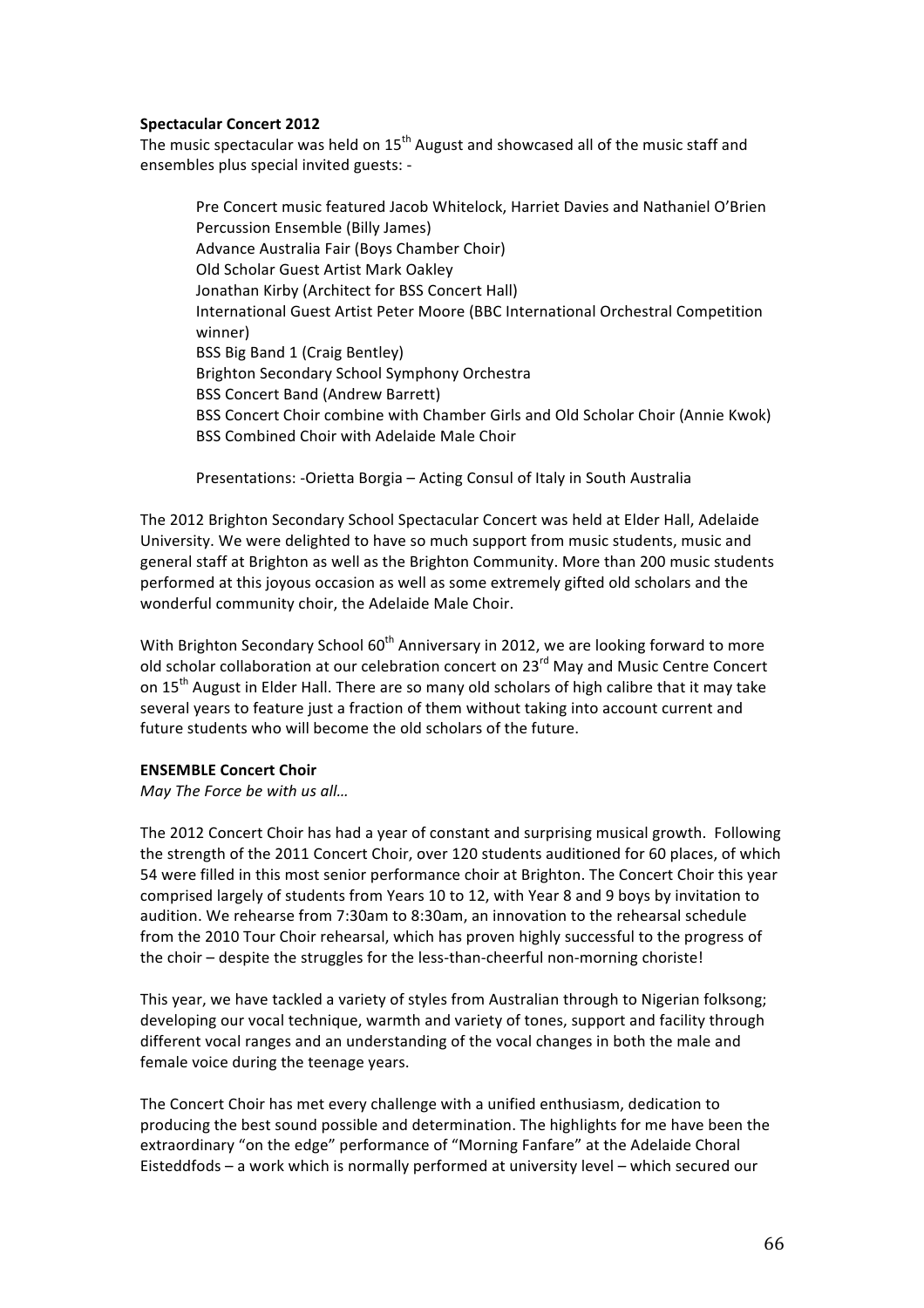second placing; and of course, the enlivening and truly hilarious performance of "Star Wars - John Williams is The Man" at the Music Spectacular where the choir had a chance to show off their comic acting abilities!

A) heartfelt thank you to all the music staff for their support of the choir and to Andrew Barrett, our exceptionally talented, sensitive and musical accompanist for whom we attribute our shared success. The choir has exceeded expectations musically and as a musical entity. It is a genuine honour and pleasure to direct such a talented, innately musical and special group of students and I wish them the very best for their future choral endeavours.

Annie Kwok Concert Choir

### **Repertoire:**

*Morning Fanfare*, Nigel Butterly **Star Wars – John Williams is The Man**, Moosebutter, arranged by Mr Tim + Annie Kwok **O Nata Lux**, Morten Laurisden **Betelehemu**, arranged by Barrington Brooks **Torches**, John Joubert **Message**, Annie Kwok **Thulele Mama Ya**, Lisa Young of "Coco's Lunch" **Deep Peace**, Natalie Williams (Year 12 student)

### **Performances:**

Thursday 7<sup>th</sup> June, Italian National Day Tuesday 13<sup>th</sup> June, Adelaide Choral Eisteddfods, Elder Hall Wednesday 15<sup>th</sup> August, Music Spectacular, Elder Hall Thursday 30<sup>th</sup> August, In-house Concert, Brighton Secondary School Monday 10<sup>th</sup> December, Lessons and Carols, St Peter's Cathedral

### **Members:**

| Soprano I        | Alto I               | <b>Tenor</b>           |
|------------------|----------------------|------------------------|
| Boschma, Emma    | Galbraith, Kate      | Manning, Kosta         |
| Chick, Caitlin   | Gigger, Esther       | Oakley, Martin         |
| Davies, Harriet  | Lukina, Elena        | Olds, Spencer          |
| Huang, Sonia     | Nunu, Rosie          | Parton, Robert         |
| Lee, Zoe         | Hollamby, Natasha*   | Zatorski, Anthony      |
| Nott, Gina       | Sherrah, Claire      |                        |
| Osenk, Ivana     | Williams, Emma       | <b>Bass I</b>          |
| Turner, Kiera    | Xeniya, Krytska      | Andrews, Liam          |
| Soprano II       | Forest, Ella         | Cameron, Angus         |
| Bremner, Chloe   | $*$ Term 3 + 4       | Ellis, Joseph          |
| Chilmann, Phoebe | Alto II              | Rowell, Jayden         |
| Hartley, Sarah   | Atherton, Louise     | Taylor, Lucas          |
| Hicks, Chelsea   | Chandra, Madison     | Whitelock, Jacob       |
| Lam, Rosanna     | Gillespie, Charlotte | Williams, Rhys         |
| Liu, Jenny       | Irvine, Mai Ly       |                        |
| Pearce, Shannon  | Lennon, Michelle     | <b>Bass II</b>         |
| Quigley, Emma    | Sims, Maddison       | Abregana, Ralph        |
|                  | Willemsen, Alice     | Baker, Hurley          |
|                  | Williams, Natalie    | <b>Bullitis, Henry</b> |
|                  |                      | Griffin, Colin         |
|                  |                      | Huang, Garry           |
|                  |                      | Marks, Tom             |
|                  |                      |                        |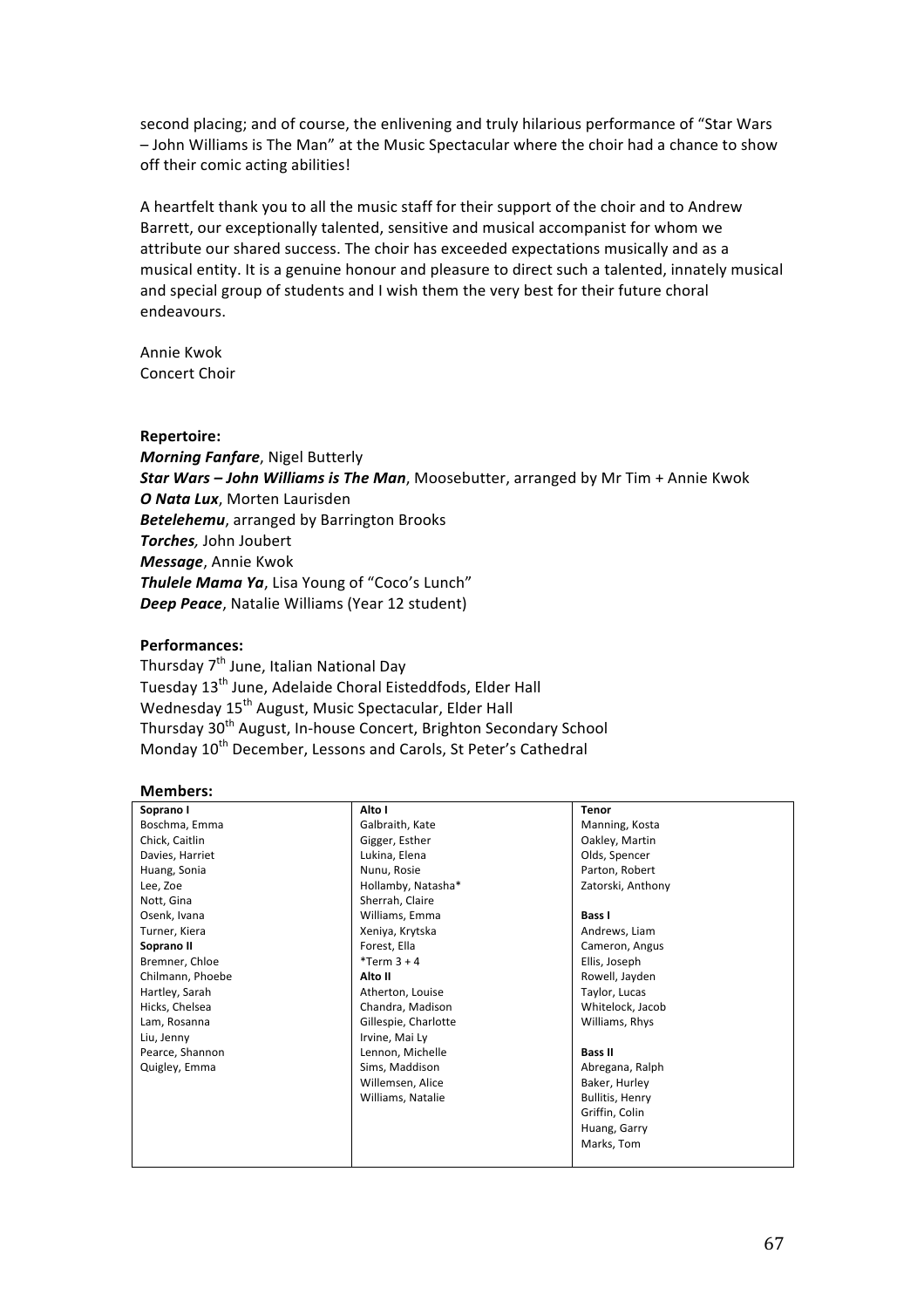### **Concert Choir Reflection – Charlotte Gillespie, Year 12**

Every Friday for the past three years I have stumbled out of bed early in the morning in order to arrive on time and somewhat awake to the Concert Choir rehearsal beginning at 7:30. Although some of you may believe all the members of this choir to be insane to want to sing at this time of the morning, I have loved my time in choir. The Concert Choir is the most senior of the school and compiles students from years 10 to 12 that have auditioned for their position and have a genuine love of singing and music. This year we have tackled a large variety of pieces and performed Nigel Butterfly's challenging "Morning Fanfare" and Ms Kwok's fun medley "John Williams Is The Man" in the choral eisteddfods. Our performance won a second placing in our category and I think that we were all proud of our effort. The Concert Choir gives us students something to strive towards, it enables us to work together musically and it provides us with good times and memories. Our next performance is on the 10<sup>th</sup> of December at Adelaide's Saint Peter's Cathedral for the annual Lessons and Carols service. At this performance we shall be singing beautiful religious music including one piece that was arranged by our own Natalie Williams. I believe that this concert will be a memorable and magical end to my, and many others', time in Concert Choir.

### **ENSEMBLE: Treble Choir**

### *The year of the 'agogo' bell + the diembe...*

The 2012 Treble Choir began as the 2012 Girls Chamber Choir…and grew…and grew, to a total of 42 girls (10 year 11, 6 year 10, 15 year 9 and 16 year 8). It was clear by May, much to my delight, that we were no longer a chamber choir! This year has been a year of exceptional growth. We had a mix of abilities from those who were particularly experienced in vocal technique and part-singing, through to those who loved singing and were keen to develop these skills but had limited experience part-singing.

We rehearse once a week, Tuesday mornings from 7:45am to 8:30am, practicing skills of breath control, intonation, centred vocal sound, range, volume, singing in up to 4 parts and tackling a range of styles. Also important is understanding the changes in the female voice during the teenage years and good vocal health. While our warm-ups and vocal games are designed to generate laughter and attract attention; they serve a much deeper purpose of fulfilling these requirements and provide life-long choral techniques for the girls. We have had the opportunity to perform the following events to great success:

### **Performances:**

Saturday March 3rd, Choral Workshop held at Brighton Secondary School. Sunday May  $27<sup>th</sup>$ , Young Adelaide Sings, Elder Hall. Tuesday June 13<sup>th</sup>, Adelaide Choral Eisteddfods, Elder Hall Wednesday August 15<sup>th</sup>, Music Spectacular, Elder Hall Tuesday October 23<sup>rd</sup>, International Day of Older Persons Conference, Convention Centre Monday 10<sup>th</sup> December, Lessons and Carols, St Peter's Cathedral

### **Repertoire**

*I'm Goin' Up a Yonder*, arranged by Martin Sirvatka **Thulele Mama Ya**, Lisa Young of "Coco's Lunch" Paper Moon, arranged by Kirby Shaw **Listen**, arranged by Mark Brymer **Meditation of Emmanuel**, Annie Kwok *Carol of Prophecy, arranged by Annie Kwok*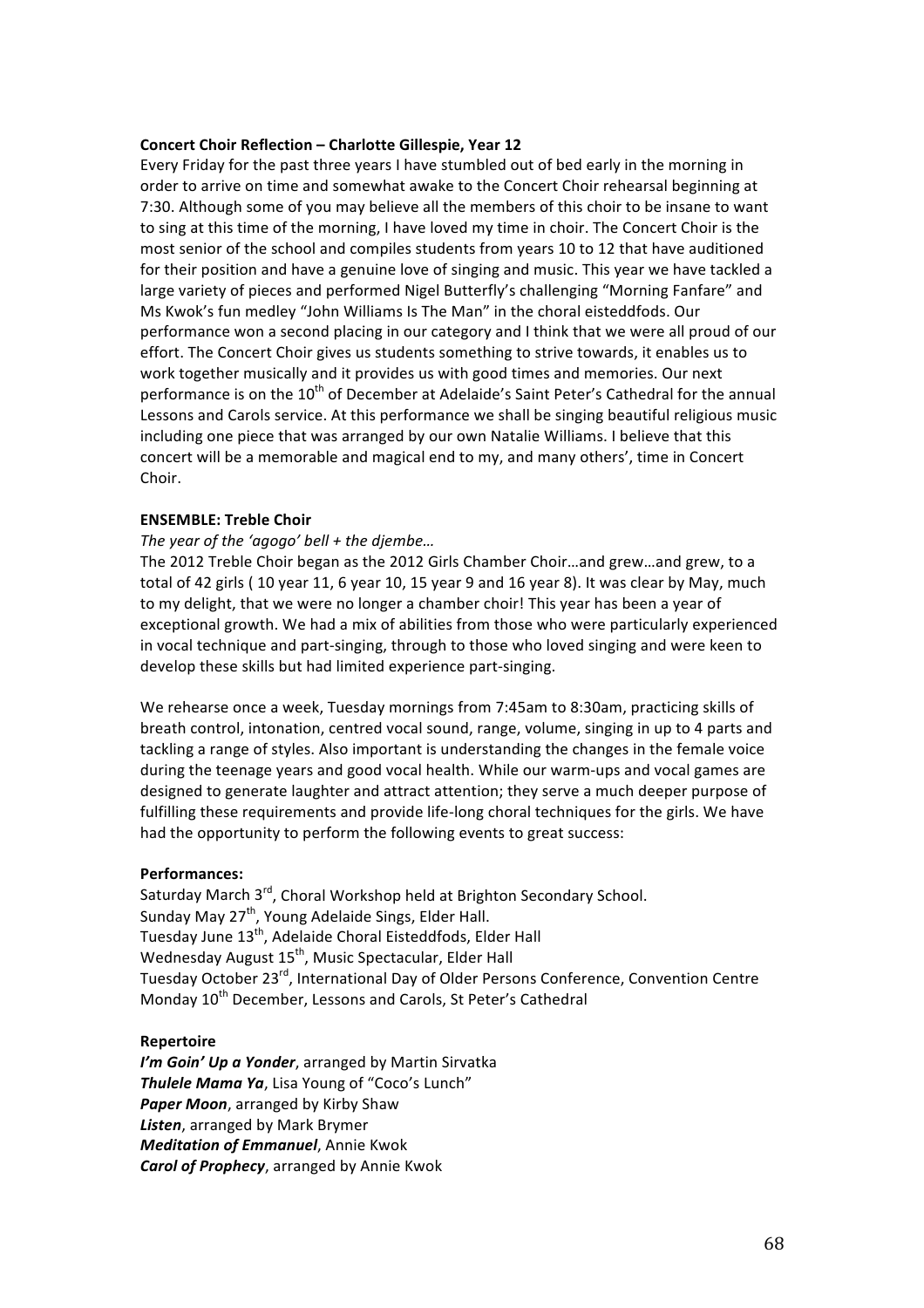### **The Lily and the Rose**, Bob Chilcott **Veni Veni, Emmanuel**, arranged by David Wilcocks

With each performance, the Treble Choir have developed energy, confidence in their presentation, musical excellence and maturity of characterisation. They have grown from a group of varied voices into a choir with a warm, connected sound; able to manage a variety of styles and musical demands. I am delighted with the growing confidence of the individual choristers and hearing the vocal development of individual choristers is a total delight for me – and always a surprise to hear their volume and confidence more than triple during the course of the year.

It has been a pleasure conducting such a lively and interested choir, and I whole-heartedly thank the Treble Troupers for an exciting and musical year of growth.

Annie Kwok Conductor

**Members:**

| iviembers:         |                   |
|--------------------|-------------------|
| Soprano I          | Soprano II        |
| Bergoc, Ella       | Burton, Jane      |
| Chia, Celine       | James, Alexandra  |
| Cobb, Emily        | Johnson, Roan     |
| Hanlin, Emma       | Lawson, Emma      |
| Harford, Leah      | Lloyd, Sarah      |
| Kitahawa, Alice    | McKenzie, Kaitlyn |
| Lee, Kelly         | Piercy, Helen     |
| Macklin, Ashleigh  | Sard, Eliza       |
| Olds, Francesca    | Sherrah, Amy      |
| Squires, Emily     | Taylor, Gillian   |
|                    | Weston, Ahrielle  |
|                    |                   |
| Alto I             | Alto II           |
| Bastable, Lizzie   | Bull, Lucy        |
| Burton, Charlotte  | De Klerk, Cherie  |
| Brook, Simone      | Gillespie, Rose   |
| De Klerk, Cherie   | Goddard, Georgie  |
| Hollamby, Natasha  | Hall, Anthea      |
| Kay, Enola         | Kay, Nadine       |
| Langley, Jackie    | Pope, Eleanor     |
| Lorton, Isabelle   | Pope, Meg         |
| Mawby, Isabel      | Sims, Jordan      |
| McDonald, Jessica  | Taylor, Chloe     |
| Mooney, Lucy       | Williams, Katie   |
| Parrish, Stephanie |                   |
| Wagner, Kelsey     |                   |
| Zatorski, Justine  |                   |
|                    |                   |

### *Treble\$Choir\$Reflection\$– Natasha\$Hollamby,\$Year\$11*

At first, I was hesitant about re-joining Treble Choir. After auditioning into Concert Choir last year, I wasn't sure I wanted to come back to the all-girls choir. However, I am forever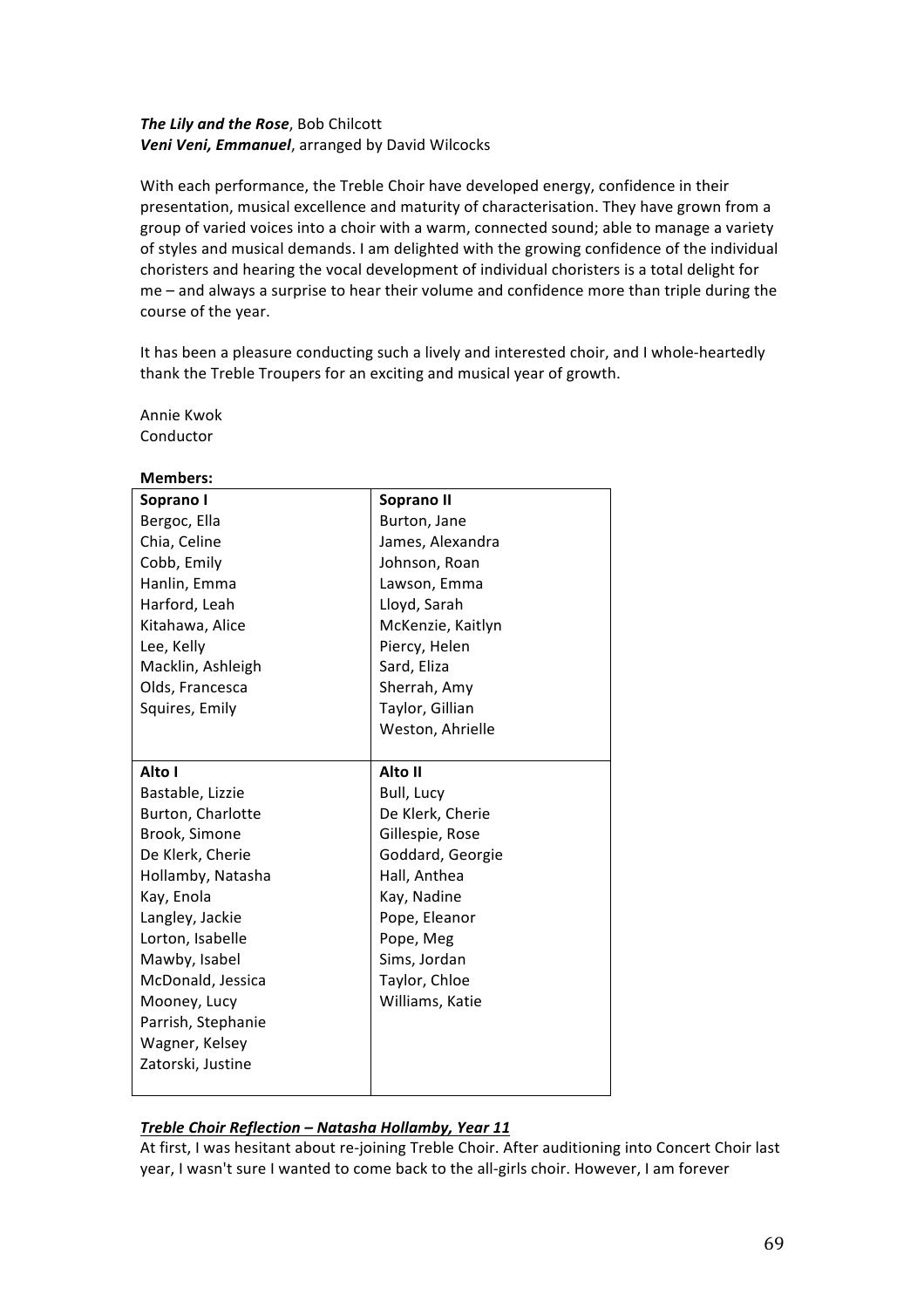grateful that I did. Over the past year, I have made many new friends from year 8 through to year 10, learned so much about singing, and thoroughly enjoyed myself. Being made one of the leaders of the choir was a new experience for me, as I had only been one of those members who just sat there and sang the music. I have loved being able to help the younger kids not only enjoy choir, but also develop a love for singing with other people.

My favourite part about this year's Treble Choir experience was the variety of concerts and repertoire, and the opportunities this opened up for many of the members to prove their abilities. I had never been selected as a soloist before this year, and I know neither had a few of the other girls. It gave us the opportunity to show off our unique voices in a nonthreatening environment, and this gave us the confidence to further develop our voices and try things we normally wouldn't dream of trying!

I also loved the group of girls in this year's Treble Choir. Although for the first few rehearsals, we encountered a few *talking* issues, you all quickly grasped the concept of not chatting when Ms Kwok wants us to listen, which was much appreciated. You all focused when needed, and as a result, the sound of this year's choir was amazing! Great work girls!

Thanks to Mr Barrett, forever the best looking guy in the room, and the best accompanist we could ask for. You put up with our chattering and femininity, and helped us become the cohesive unit we are today. Thank you.

Lastly, I would love to thank Ms Kwok. You have been and inspiration to us all, a brilliant conductor, the best teacher and a wonderful leader. You have helped us, like Mr Barrett, go from a group of girls that didn't know much about each other at the start of the year, to the awesome choir we are today. You have helped develop the confidence of many of the girls in the choir, and I am going to miss being in Treble Choir next year. Thank you so much for everything you have done!

On behalf of the Year 11's, Tash Hollamby

### **ENSEMBLE: Boys' Chamber Choir Director:** Andrew)Barrett **Accompanist:** Annie Kwok

### **Members:**

| <b>Adcock David</b>   | Griffin Colin         | O'Brien Nathaniel      |
|-----------------------|-----------------------|------------------------|
| Andrew Liam           | Hicks Sam             | Oakley Martin          |
| Bain Jacob            | <b>Huang Garry</b>    | Olds Spencer           |
| <b>Baker Hurley</b>   | Huish-Bidgood Quinn   | Parton Bob             |
| <b>Cameron Angus</b>  | Hutson-Hill Hamish    | Pawson Oliver          |
| Chen Rufus            | Lennon Timothy        | <b>Taylor Lucas</b>    |
| Ellis Jo              | <b>Manning Kosta</b>  | Tebyani Leon           |
| <b>Galindo Thomas</b> | Marks Tom             | Whitelock Jacob        |
| Gillespie Louis       | <b>McDonald Chris</b> | <b>Williams Daniel</b> |
|                       | Morris Jim            | Zatorski Anthony       |
|                       |                       |                        |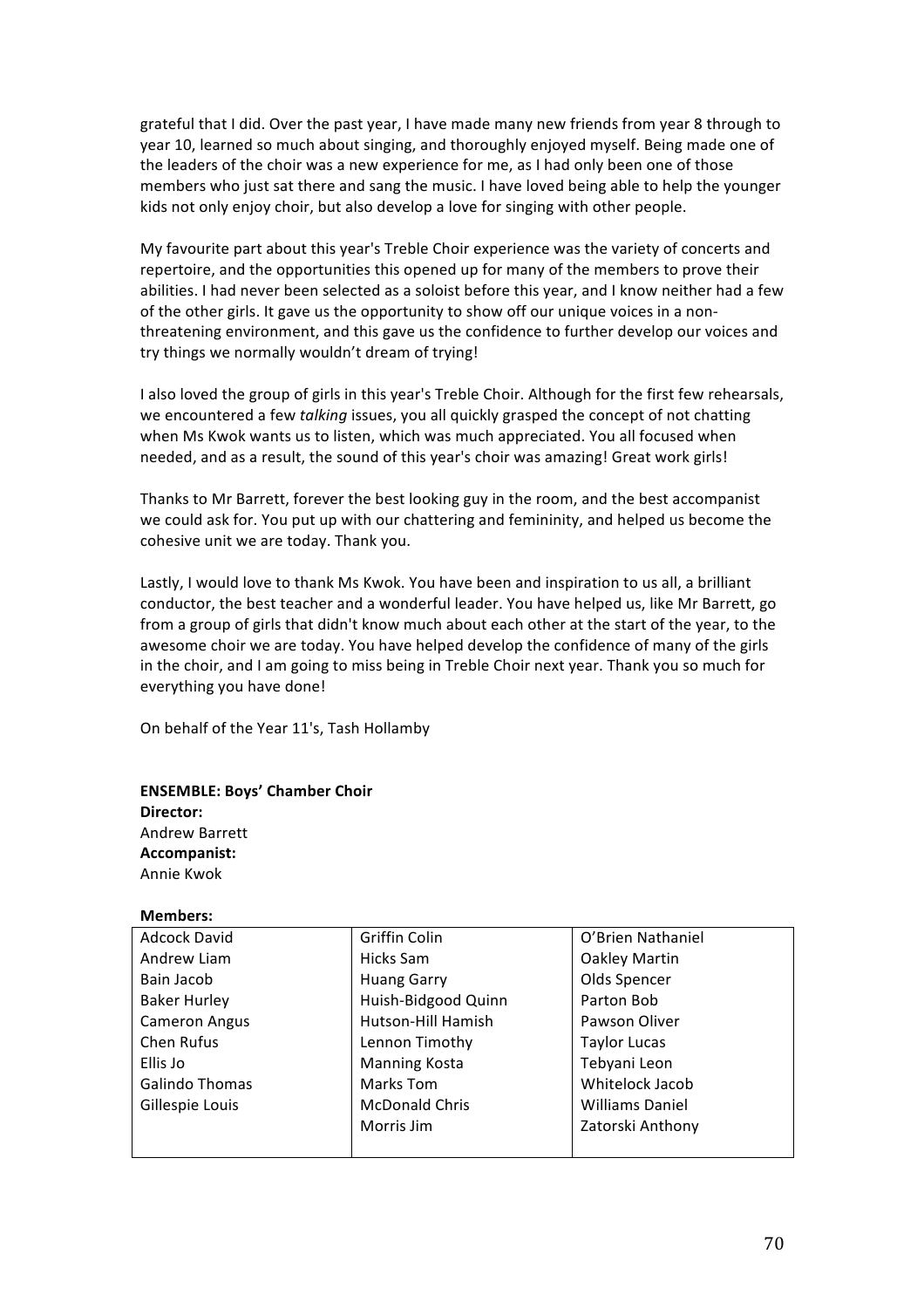### **Repertoire:**

National Anthems of Australia and New Zealand This Old Man Sail On All I Need is The Girl Java)Jive Homeward)Bound O, Holy Mother of God

### **Performances:**

ANZAC Day Dawn Service Young Adelaide Sings Choral Eisteddfod Music Spectacular Choir and Strings Night Stage 2 'Ensemble Moderation'

### **Highlights:**

Once again in 2012 the Boys Chamber Choir proved to be one of the hardest working and consistent choirs of the Brighton community. Under the direction of Andrew Barrett and accompanist Annie Kwok, the choir consisted of students from all year levels with an abundance of fresh-faced students willing to step up and take on the responsibility of an extra-curricular ensemble. The performance calendar began with the choir's second consecutive appearance at the ANZAC Day Dawn Service at Brighton Jetty, a cold and early affair.

The focus of the ensemble then shifted to the fast-approaching Choral Eisteddfods in which the choir performed to contrasting pieces, the unaccompanied variations of the This Old Man and the smooth flow of Sail On. In preparation for the Eisteddfods the choir took part in Young Adelaide Sings, an annual concert held in Elder Hall showcasing any willing youth choirs in Adelaide. Here they performed Sail On and All I Need is The Girl, with which Year 11 student Jacob Whitelock made his conducting debut, leading the choir in simple ensemble choreography.

Come the Choral Eisteddfods, the Boys Chamber Choir scored themselves a respectable Honourable Mention with the overall score of 90/100, an indication that this Open Male Choral section was a very high scoring division. The performance garnered positive feedback from the adjudicator and spectators of the Elder Hall venue, where the Boys Chamber would briefly appear again for the Music Centre Spectacular. However, the boys were invited to sing just one piece this time around – The Australian National Anthem. Four member of the choir utilised their position for Stage 2 Ensemble Performance, the incentive to hold a performance in Week 8 of Term 3 in The Hudson Room to other music students in order to give the four students the correct number of filmed performances appropriate for assessment.

The conclusion of the Boys Chamber performance calendar arrived in early Term 4 at the annual Brighton Choir and Strings Night held in the school gym. Three pieces were performed - Java Jive, Homeward Bound and All I Need is The Girl (which once again featured Jacob Whitelock conducting), as the finale and climax of the evening. …)By)Jacob)Whitelock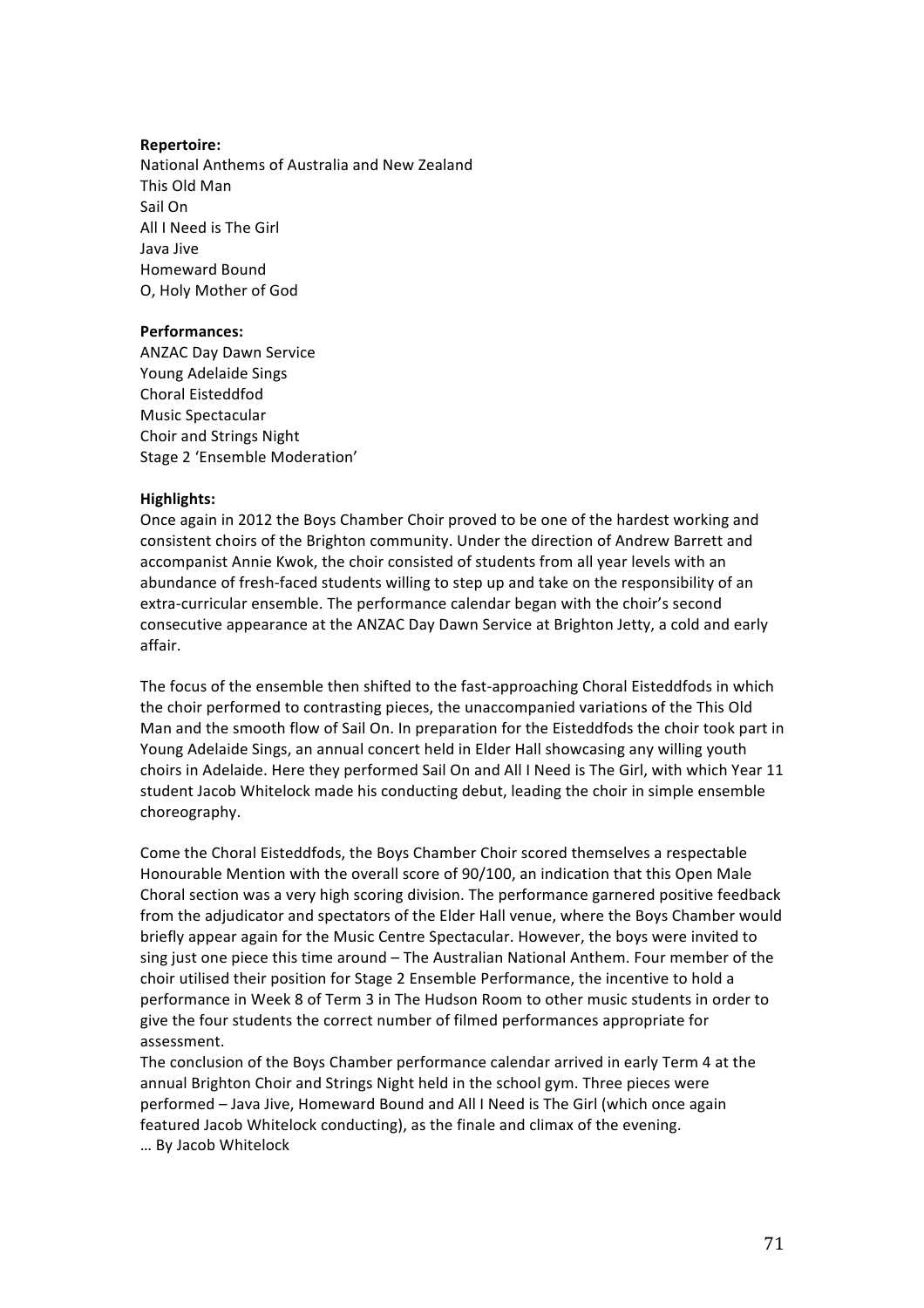### **Ensemble: Senior Percussion Ensemble**

Director: Billy James

Curtis Hall Year 12 Maddison Chandra Year 11 Charlotte Burton Year 11 Robert Parton Year 11 Luke Hebditch Year 11 James Brennan Year 11 Madisson Sims Year 10 Ralph Albregana Year 10

### Performances

| $15th$ August  | Music Spectacular                  | Elder Hall  |
|----------------|------------------------------------|-------------|
| 28th August    | <b>Percussion Showcase</b>         | <b>BPAC</b> |
| 13th September | <b>Final SACE Performance Exam</b> | Hudson Room |

The Brighton Secondary School Senior Percussion Ensemble has been one of five successful percussion ensembles during 2012. The ensemble directed by Billy James, rehearsed Tuesday and Thursday during lunchtimes. The aim of the ensemble was to promote a love of percussion music and experiment with a variety of genres and styles of both tuned and untuned percussion music.

Highlights of the year included playing at the Brighton Secondary School Percussion Showcase in August and the Music Spectacular at Elder Hall.

### **Percussion Ensemble Repertoire**

| Four-Way Split            | Murray Houllif |
|---------------------------|----------------|
| <b>Mancos</b>             | Maxine Lefever |
| Ceremonium                | Jared Spears   |
| Polyphonies               | Jared Spears   |
| The Winding River         | Tom O'Conner   |
| Smash                     | D.A. Hopgood   |
| <b>Elder Hall Cadence</b> | B.A. James     |

### **ENSEMBLE: Junior Percussion Ensemble Director: Michael Gillard**

Repertoire: "Peter Gunn" by Henry Mancini and "Oye Como Va" by Tito Puente

Ensemble: Ellena Comley, Thomas Harding, Samuel Harding, Jackie Langley, Gavin Lock, Isobel Lorton, Stephanie Parrish, Luca Saj, Tim Salt, Jordan Sims, Leon Tebyani, Justine Zatorski

Performance: Percussion Showcase August 28<sup>th</sup> 2012

### **Focus**

The focus for the ensemble was to provide beginner/intermediate Percussion and Bass Guitar students with the opportunity to apply skills developed during lessons in a performing ensemble. This involved students developing the discipline of learning in an ensemble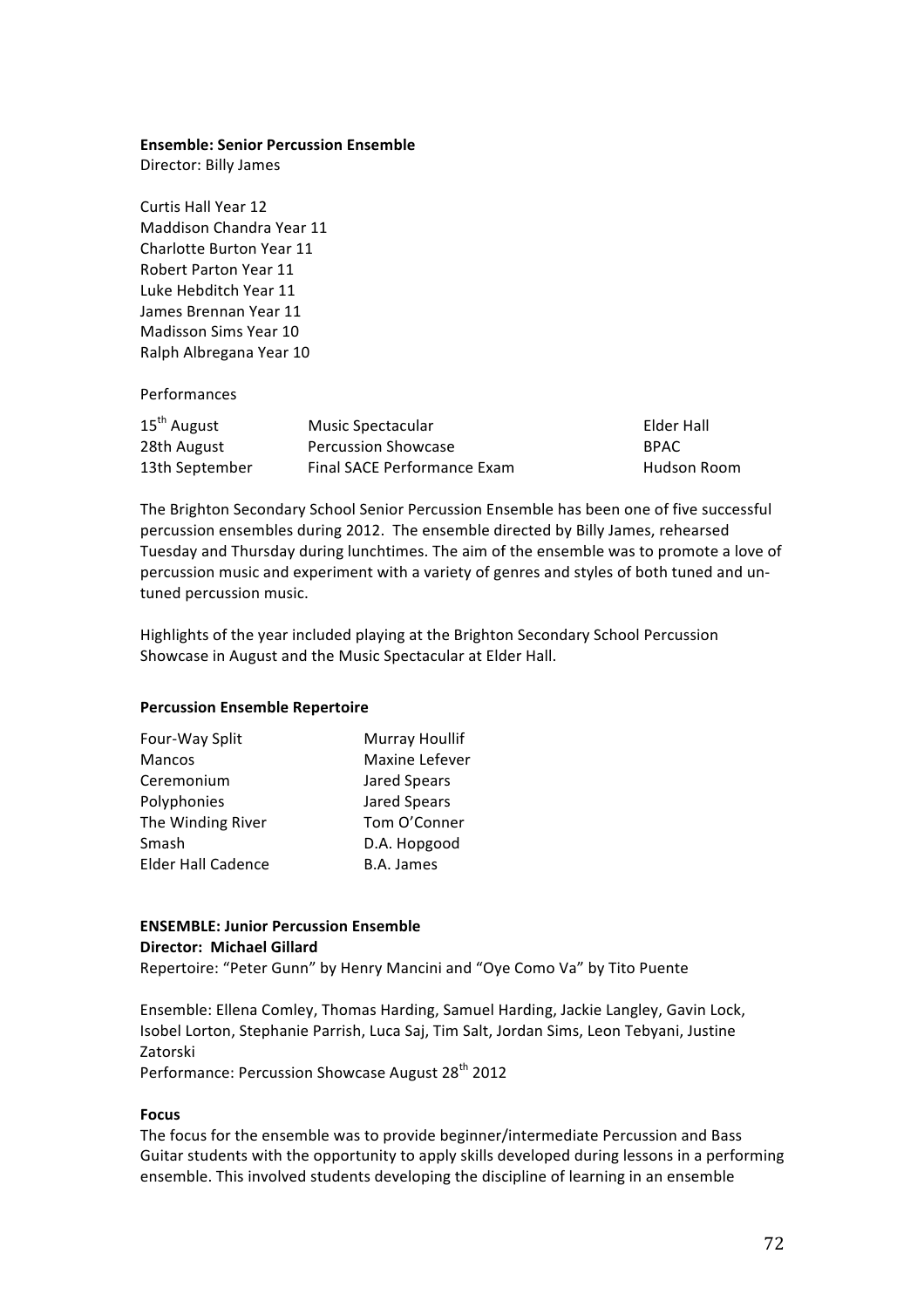environment and maintaining their individual parts within the group. Tuned Percussion, Untuned Percussion and Bass Guitar parts were provided and were designed to broaden and extend the scope of students' learning and performing.

### **ENSEMBLE: Symphony Orchestra**

Conductor: Andrew Dean 2012 Tour Conductors: Sue Asser, Cheryl Bentley and Billy James

| <b>VIOLIN 1</b>           | <b>CELLO</b>          | <b>FRENCH HORN</b>    |
|---------------------------|-----------------------|-----------------------|
| Freya Davies- Ardill      | Sonia Huang           | Gina Nott             |
| Lisa Drew                 | <b>Harriet Davies</b> | Natalie Williams      |
| Joseph Ellis              | <b>Maddison Sims</b>  | Anthony Zatorski      |
| <b>Esther Gigger</b>      | Phoebe Chilman        | Chelsea-Lee Bain      |
| Chloe Taylor              | <b>Eleanor Pope</b>   |                       |
| Kelsey Wagner             | Margaret Pope         | <b>TRUMPET</b>        |
| Jane Burton               | Isabel Mawby          | Sean Helps*           |
| Olivia Davies-Ardill      |                       | <b>Shannon Pearce</b> |
| Ashleigh Macklin          | <b>DOUBLE BASS</b>    | <b>Marc Davis</b>     |
|                           | Georgia Flinn*        | Louis Gillespie       |
| <b>VIOLIN 2</b>           | <b>Henry Bullitis</b> |                       |
| <b>Hurley Baker</b>       | <b>Samuel Harding</b> | <b>TROMBONE</b>       |
| Mai Ly Irvine             | Jacob Will            | <b>Kirsty Holt</b>    |
| Kiera Turner              |                       | <b>Rhys Williams</b>  |
| Rosanna Lam               | <b>FLUTE</b>          | <b>Dylan Bentley</b>  |
| Zoe Lee                   | Kate Galbraith        |                       |
| Sarah Lloyd               | Emma Williams         | <b>TUBA</b>           |
| Claire Sherrah            | Lauren Carthew        | <b>Emily Legg</b>     |
| <b>Helen Piercy</b>       | <b>Emily Squires</b>  |                       |
| Mikaela Trout             |                       | <b>PERCUSSION</b>     |
| Madelyn Napier-Traeger    | <b>OBOE</b>           | <b>Robert Parton</b>  |
|                           | Charlotte Gillespie   | Madison Chandra       |
| <b>VIOLA</b>              | Kate Buckley          | Char lotte Burton     |
| Nadine Kay                |                       | Ralph Abregana        |
| Stephanie Iannella        | <b>CLARINET</b>       |                       |
| Salome Demetrashvili      | Sarah Hartley         | <b>PIANOFORTE</b>     |
| <b>Matthew Richardson</b> | Katie Williams        | David Adcock          |
| Chloe Bremner             | <b>BASS CLARINET</b>  |                       |
| Caitlin Chick             | <b>Emma Quigley</b>   |                       |
| Jordan Sims               |                       |                       |
| Sarah Picard              | <b>SAXOPHONE</b>      |                       |
|                           | <b>Craig Bentley</b>  | *old scholar          |
|                           | Cheryl Bentley        |                       |
|                           | Ashleigh Macklin      |                       |
|                           |                       |                       |
|                           | <b>BASSOON</b>        |                       |
|                           | Christopher Buckley   |                       |
|                           | Rose Gillespie        |                       |

### **Members:!B.S.S.O.!!![A.I.!M.F.!Sydney!2012]**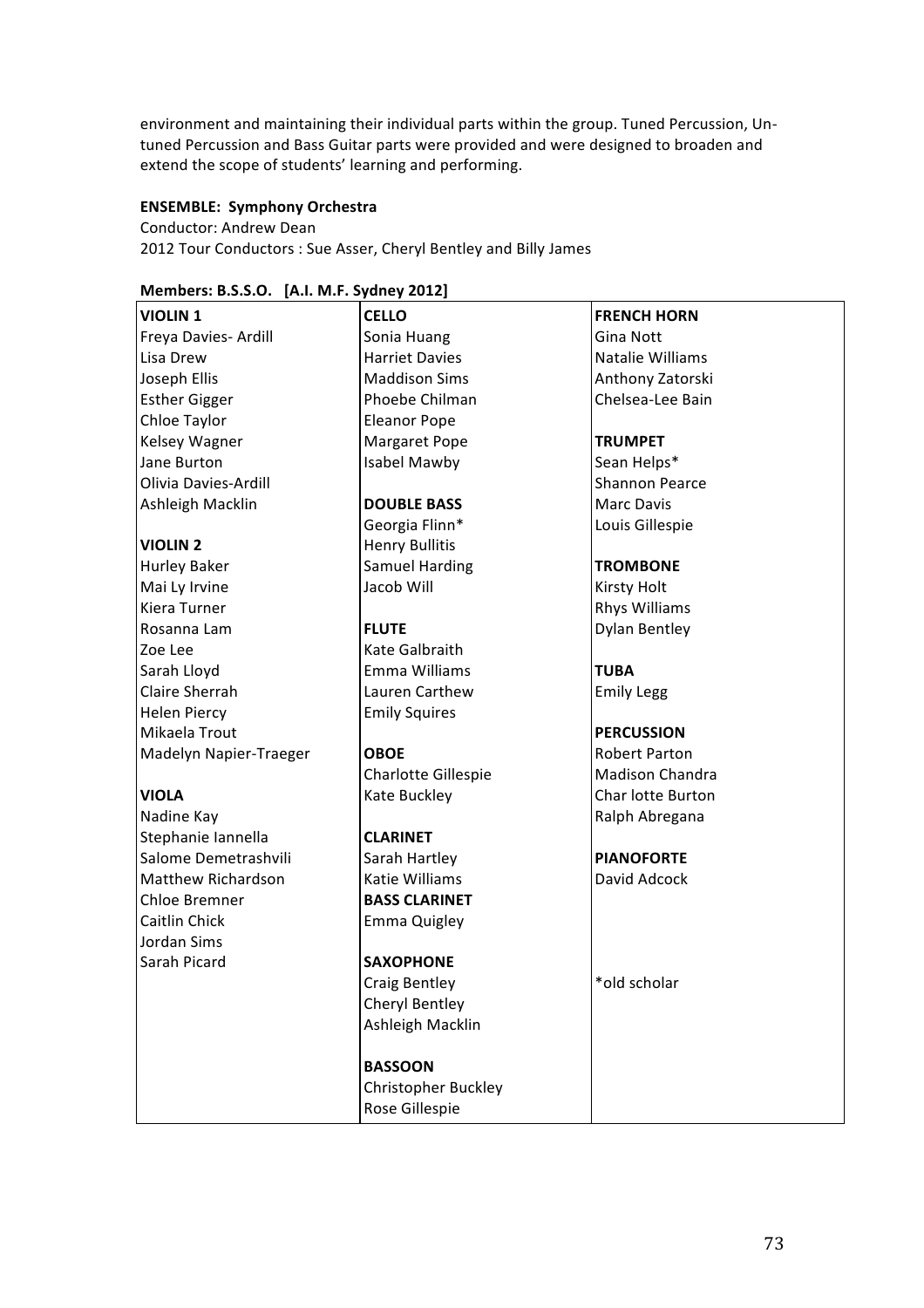### **Repertoire:**

| 1812 Overture                    | P. Tchaikovsky   |
|----------------------------------|------------------|
| Inner City Rhythms               | M. Grandison     |
| Galop from "Tivoli Dance"        | G. Koehne        |
| Waltz fromMasquerade Suite       | A. Khatchaturian |
| <b>Stars and Stripes Forever</b> | J. P. Sousa      |
| Pirates of the Caribbean         | K. Badelt        |
| Lord of the Dance                | R. Hardman       |
| <b>Highlights from Wicked</b>    | S. Schwartz      |

### **Performances:**

Brighton Secondary 60<sup>th</sup> Anniversary Concert Brighton Performing Arts Centre 23<sup>rd</sup> May 2012

Chaplains' Concert St. Peters Church, Glenelg  $17<sup>th</sup>$  June 2012

Australian International Music Festival 2012 - Sydney

 $24^{th}$  June –  $1^{st}$  July,

- Festival Gala Opening Concert (Opening performing group) Sydney Opera House
- Adjudication Concert City Recital Hall –Angel Place
- Darling Harbour open-air public concert
- Festival Command Performance Sydney Town Hall

Rehearsals held at St Andrews Cathedral and Kambala School.

Music Spectacular, Elder Hall 28th August 2012

Year 12 Moderation Concert, Hudson Room, Brighton SIMC 21st October

### **Highlights!**

The Symphony Orchestra had a most rewarding year in 2012.

The orchestra performed at a very high standard and showed outstanding musicianship as evident in the high profile concerts both here in Adelaide, and on stage at the Opera House and Sydney Town Hall.

The BSSO has worked with international and Australian conductors this year, and its young players have quickly shown their attention to detail and willingness to adapt to the various situations.

It has been a privilege to work with young players again this year and the results speak for themselves.)

Andrew Dean Conductor)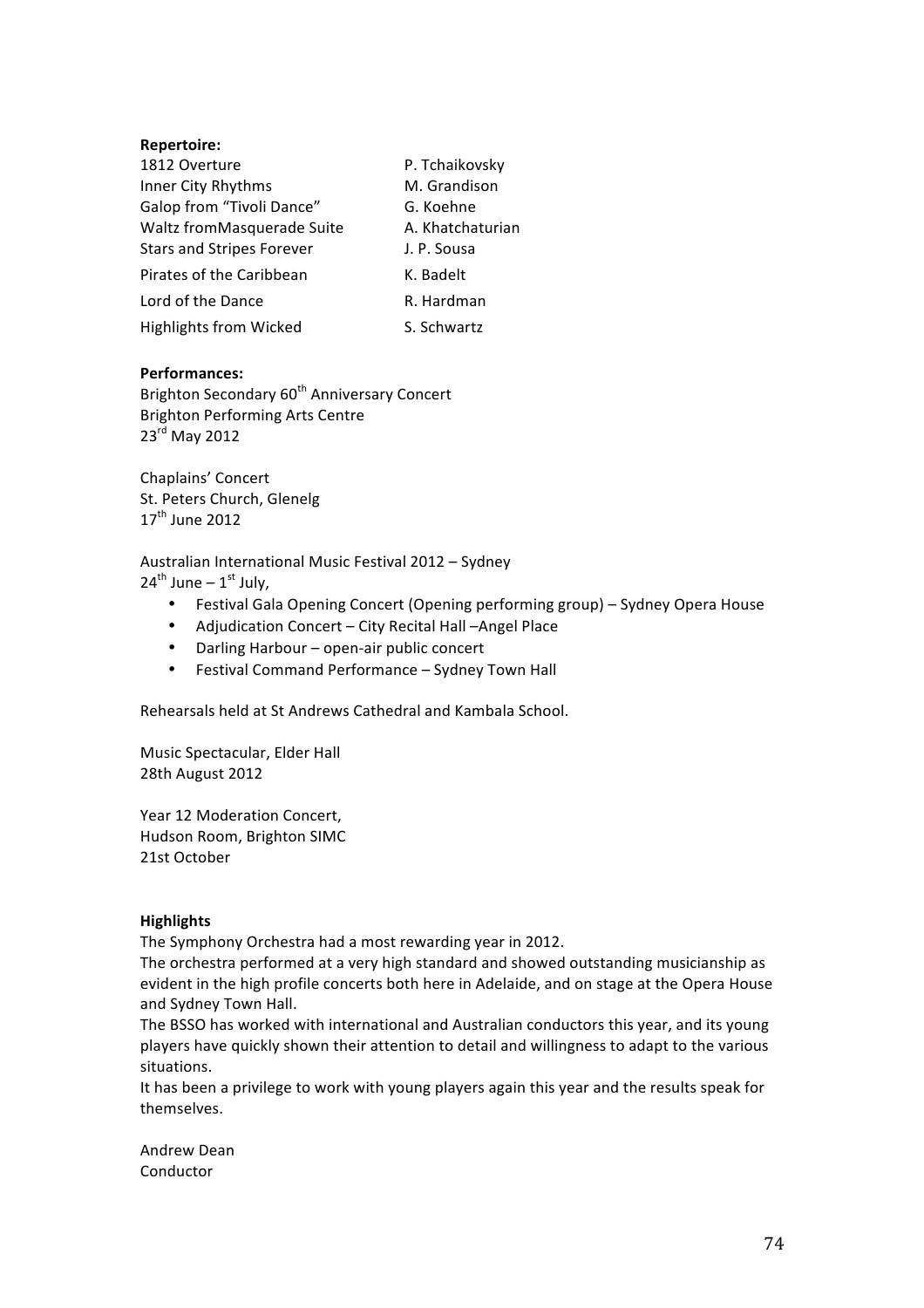### Brighton Secondary Symphony Orchestra

### **ENSEMBLE: Big Band 1**

Director: Craig Bentley

Members: **Saxophones Trumpets** James Baird Sam Hicks Carly Luderman Shannon Pearce Tom Marks **Esther** Gigger Mikaela Porter **Louise** Gillespie Ashleigh Macklin Chelsea Bain

Dylan Bentley **David Adcock** Colin Griffin Chloe Taylor Emily Legg Brad Rankin

- 
- **Trombones Rhythm Section**

Kirsty)Holt Jacob)Whitelock Luke Hebditch

### Repertoire:

- Selection of traditional swing charts
- What a Wonderful World
- Mack the Knife (vocal featuring Liam Andrews
- $\bullet$  Cut the Cake
- Down to the Night Club
- Dance to the Music
- **Higher Ground**
- Cobblestones

Vocal charts with Rachael Leahcar

- Perhaps, Pehaps, Perhaps
- I'm Beginning to see the Light
- It's Only a Paper Moon
- Mr Zoot Suit
- Sway

### **Performances:**

SACE Board Merit Ceremony School Assemblies Beachfront Hub Concert Music Spectacular Year 12 Ensemble Moderation Jazz Cabaret with Rachael Lehcar BSS 60<sup>th</sup> Anniversary Dinner

### **Highlights:**

Big Band 1 has had a very exciting and productive 2012. We kicked off the year early, playing our first gig at the SACE Board Merit Ceremony at Government House. We then set about our in-depth study for the year "Funk" music. The opened the ears and minds of the students to a whole group of new bands from the era such as Tower of Power, Stevie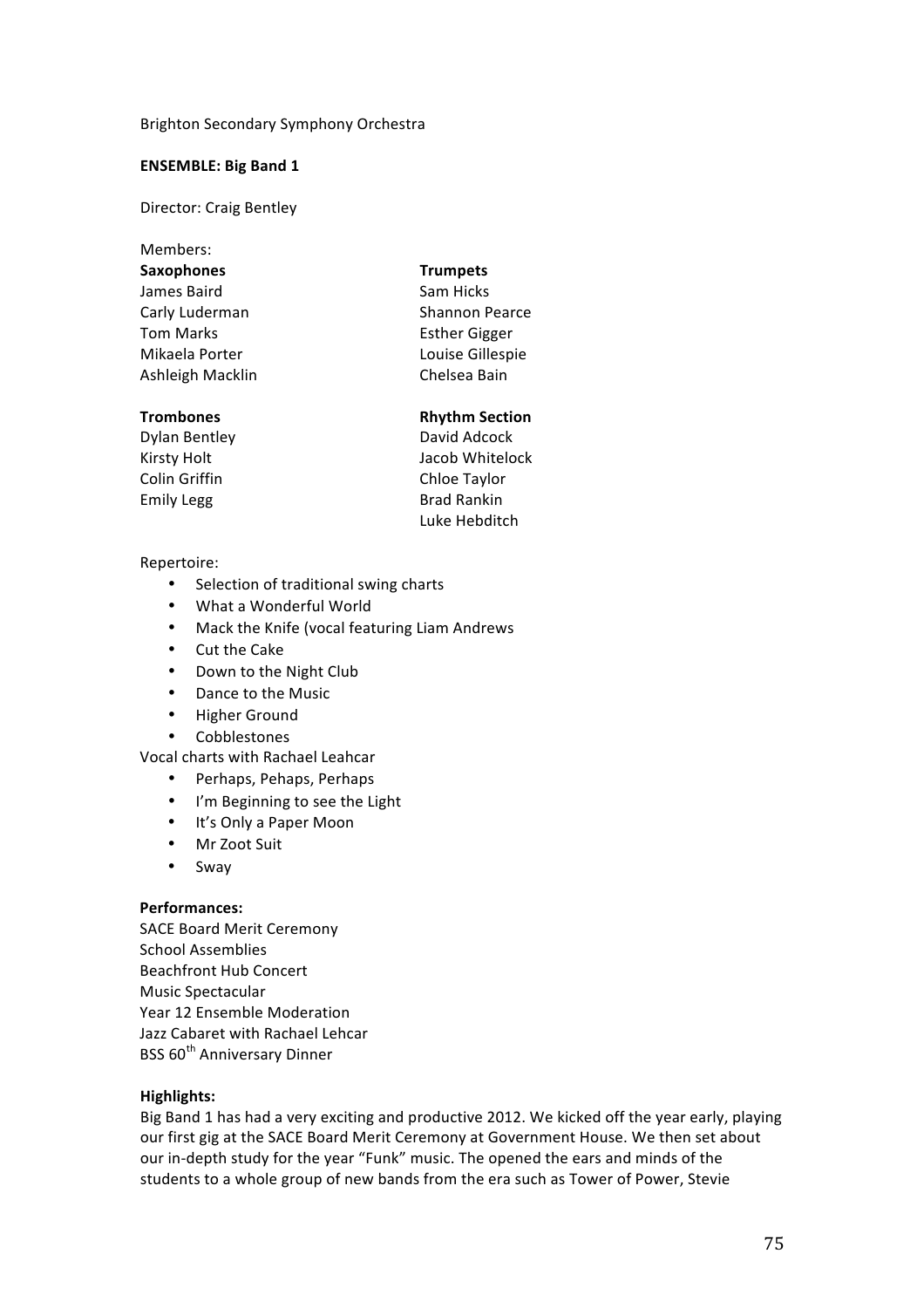Wonder and the Average White Band. For the first time in many years Big Band 1 was in the program for the Elder Hall Spectacular concert. This was a great opportunity to showcase the bands versatility and musicianship with a 'Funk' piece 'Down to the Nightclub' and a beautiful ballad 'What a Wonderful World', which featured our Year 12 trumpet student Sam Hicks on flugal horn. In the middle of the year the opportunity to have Rachael Leahcar perform at this years jazz Cabaret eventuated. This meant a brand new set for the band of vocal charts was required so we could feature this beautiful voice. This was also the first opportunity for the music and school community to celebrate her success in 'The Voice' competition. A change of venue and a major "up scaling" of the event was required to accommodate the anticipated demand for tickets. We moved to Panasonic Room at the Morphettville Racetrack and began the very large task of planning such a large event. With the incredible support of all the music staff and Pam Parsons we staged a concert to remember.

The staff and students of the Brighton Music Department entertained over 550 people for 4 hours with the evening climaxing with a set from Rachael and the Big Band. I'm sure this will stay in the minds of all that were lucky enough to attend. This evening was a fundraiser for Rachael's two charities, the Royal Society for the Blind and Cure for Life and over \$6000 was raised.

The year concluded with a performance at the school's 60<sup>th</sup> Diamond Anniversary Dinner. 2012 has been a very productive year for the band and I'm sure all the students involved will have fond memories of the year's work.

### **ENSEMBLE: Big Band 2**

Director: Mark Cameron-Smith Members:

Alto Saxophones: James Tamblyn, Kaya Nicholls

**Tenor Saxophones:** Quinn Huish-Bidgood, Gillian Taylor, Mattius Steinhausser

**Baritone Saxophone: Jordan Sims** 

Trumpets: Spencer Olds, Lucas Taylor, Marc Davis, Joel Morgan, Bailey Heading, Jim Morris

**Trombone:** Natasha Hollamby, Katie Williams, Angus Cameron, Rhys Williams, Mae Napier-Traeger.

**Piano:** Adele Zhou

**Guitar: Andoni Kapolos** 

**Bass: William Coote** 

**Drums: Madi Chandra** 

### **Performances:**

Southern Jazz Club Various Assemblies Open Night Primary Schools Music Festival Jazz Cabaret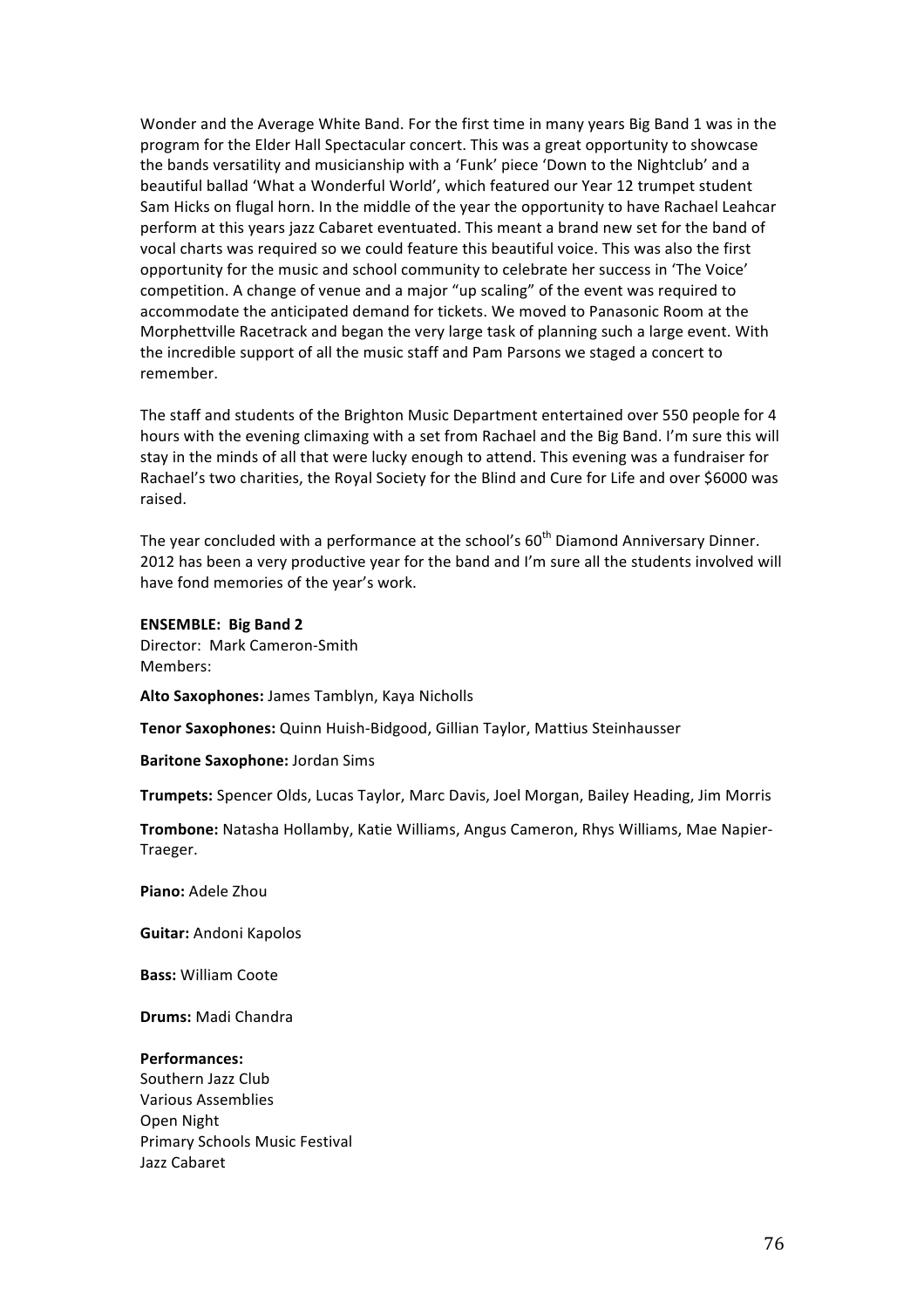### **Highlights!**

- The focus for the year was on producing tight ensemble playing and on developing several strong improvisers with view to graduation into Big Band 1 next year.
- Since completing the auditions for 2012 we have noticed that the goals of development have been successful with some very strong auditions from BB2 players that have taken places from BB1 positions. The band will again need to rebuild the rhythm section as all players have moved on. The percussion/drum chairs are proving particularly difficult to fill.
- The band will not participate in the Generations in Jazz band competition at Mount Gambier this coming year because of the European Tour.
- The focus for the year will be on improvisation, jazz style/swing feel, and in particular sight-reading.

### **ENSEMBLE: School Concert Band Director:**

Andrew)Barrett

### **Members:**

| Emma Quigley        | Kelsey Wagner              | Rebecca Adams          |
|---------------------|----------------------------|------------------------|
| Emma Williams       | Venus Lowe                 | <b>Emily Squires</b>   |
| Kate Galbraith      | Ivana Osenk                | Kirsty Holt            |
| Lauren Carthew      | Louise Atherton            | <b>Dylan Bentley</b>   |
| <b>Tom Marks</b>    | Sarah Hartley              | Daniel Williams        |
| Emma Boschma        | Olga Rodionova             | Tash Hollamby          |
| Kaya Nichols        | Oliver Pawson              | Jacob Whitelock        |
| Phoebe Chilman      | <b>Mattias Steinhauser</b> | <b>Chris McDonald</b>  |
| Michelle Lennon     | <b>Matthiew Fricaudet</b>  | Jacob Bain             |
| Jenny Liu           | Mikaela Porter             | <b>Emily Legg</b>      |
| Erin Simmons        | James Baird                | Jared McEvoy           |
| Charlotte Gillespie | Sam Hicks                  | <b>William Coote</b>   |
| Eliza Sard          | Spencer Olds               | <b>Madison Chandra</b> |
| Kate Buckley        | Jessica McDonald           | Tim Lennon             |
| Rose Gillespie      | Alexandra James            | <b>Maddison Sims</b>   |
| Georgie Goddard     | <b>Billy Preece</b>        | Andoni Kapolos         |
| Chris Buckley       | Natalie Williams           | James Brennan          |
| <b>Garry Huang</b>  | Chelsea Bain               | Ralph Abregana         |
|                     |                            |                        |

### **Repertoire:**

Polka from Bartered Bride Kung Fu Fighting Flight of the Piasa Discovery 1492 Incantations Seal Lullaby Fandango (for Mallet Percussion)

### **Performances:**

60<sup>th</sup> Anniversary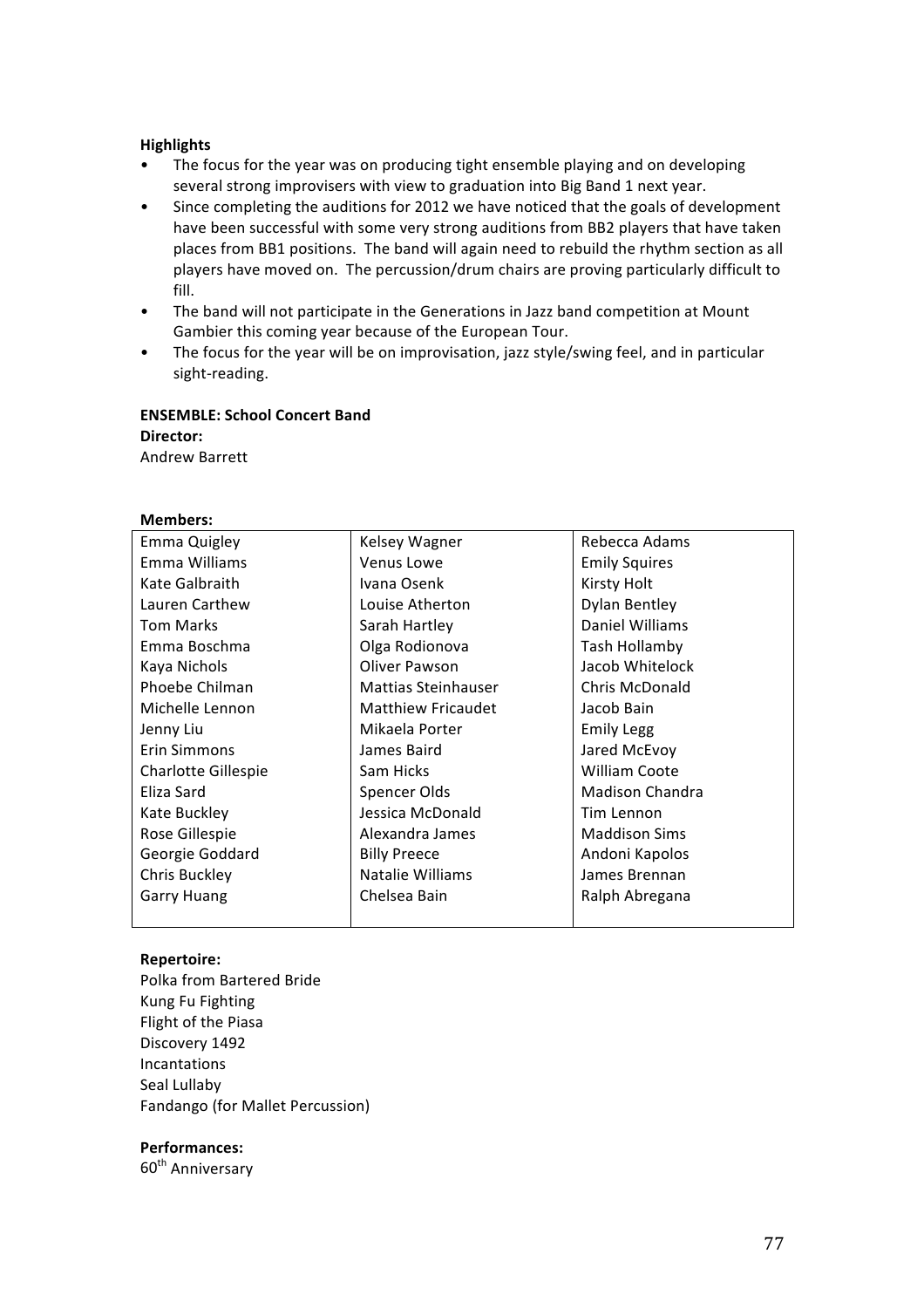**Band Night** Music Spectacular Year 12 Ensemble Moderation

### **Highlights:!**

Concert Band operated on a more developmental schedule in 2012, withdrawing from any competitive events in the year. Instead the band took part in the School's  $60^{th}$  Anniversary Music Concert held in the BPAC in early Term 2, which featured old scholars who participated in the Concert Band in their years at Brighton. The band performed Polka from Bartered Bride and the nostalgically significant Kung Fu Fighting, previously performed two years prior in the Panda Pops at the Hilton.

The next date on the calendar was the annual Band Night held in Spence Hall, where Flight of the Piasa, a grand American composition featuring many soloists, and Discovery 1492 in three movements were performed. The band featured as the opening act of the night before the year 8 band began the year level band performances.

The Concert Band rehearsed once a week with extra sectional rehearsals occurring as the year progressed closer toward the Elder Hall Music Spectacular. Incantations, was the first of three pieces the Concert Band played. The two remaining pieces both featured soloists - a wind-symphony transcription of Eric Whitacre's Seal Lullaby featured Year 12 pianist Jenny Liu, and Fandango (for Mallet Percussion) featured Year 11 students Madison Chandra and Year 10 student Maddison Simms on respective marimbas. The Music Spectacular was a great success for students and staff involved. In 2013 the Senior Concert Band will once again enter in the Annual Band Festival.

By)Jacob)Whitelock

### **Brighton!Secondary!School!SoundHouse**

Ensemble Name: SoundHouse. Director: Mark Cameron-Smith

Members: n/a

Repertoire: Sibelius 110, Sibelius 201, Auralia/Musition, ACID, Groovy Music, Audacity, Garage Band, Band-in-a-Box

### **Highlights:**

The SoundHouse's computers are now four-to-five years old since re-launching in early 2008. As a consequence, the computers are becoming exceedingly slow and cases of reported faults are increasing. The functionality and productivity of the SoundHouse is slowly diminishing. Mark Cameron-Smith has taken steps to remedy the situation. These include creating and testing several new disc images and upgrading the existing software. He has also been in continuous communication with the ICT staff to negotiate an upgrade of hardware. The upgrade was initially promised for mid-2012. It has now been put back until mid-2013. The upgrade has been promised to include 'Intel Core i5' processors and at least 8GB of RAM. The current software requirement of Sibelius and ACID is a recommendation of 4GB. It is anticipated that the upgrade will prevent the current problems from occurring again for several more years.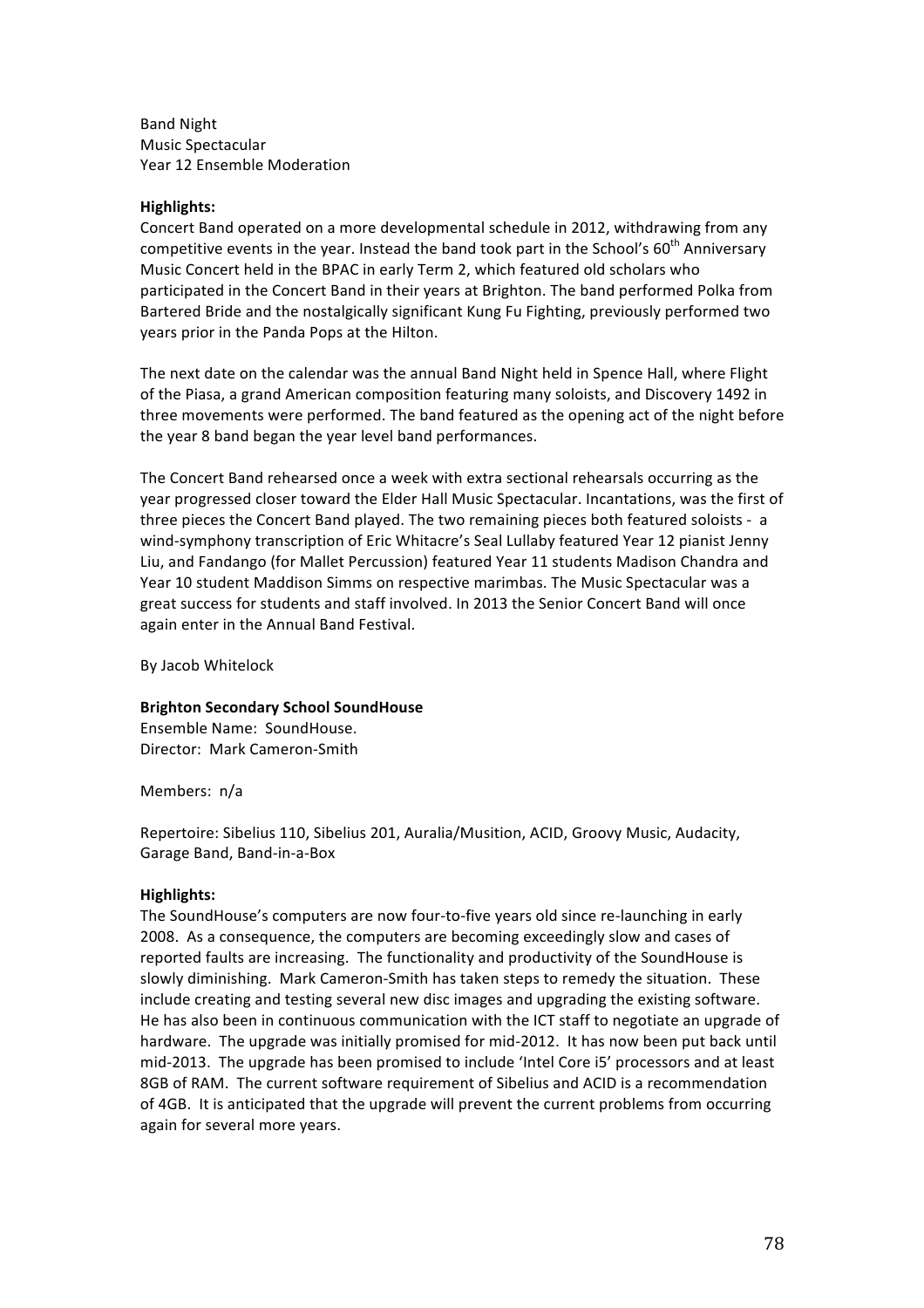Sibelius continues to be the backbone of all SACE Stage 1 and 2 subjects – in particular for composing and arranging. All other year levels also use Sibelius almost exclusively for composing.

The AVID software company took over Sibelius' production early this year and the result has seen a complete change of staff and procedures. We are extremely lucky to have been proactive at the right time during the takeover. We have secured licenses for Sibelius in its current guise – version 7. It is unsure if we (or any of the SoundHouse Alliance (SHA) members) will continue to receive the benefits of membership that we have to date. In fact - communication with the SHA has reduced significantly. The leadership team in the Eastern states that once drove the SHA to bigger and better things, have all but moved on to other careers in the Music Industry. With the financial disaster and closure of Allans Music (one of the original founding partners and a large supporter of the SHA) there is almost no communication from the SHA and support has dwindled.

### **Music!Events/Concerts/Highlights!of!2012**

11/2/2012 'Carnevale' held in Adelaide Showground featuring BSS 'Rat Pack' 12/2/2012 'Carnevale' Official Opening at Adelaide Showground, J Kong representing BSS 14/2/2012 SACE Board Merit Ceremony at Government House (Big Band 1, CB, J Kong + Warren Eaton)

15/2/2012 Year 8 Information Evening, Tom Galindo

16/2/2012 SACE Merit Ceremony for 2011 Psychology students held at Central Office, Tom Marks, Chris Buckley and Sarah Hartley

21/2/2011 Year 8 Music Parents Information Night Performers: Yr 8 Hamish Hutson-Hill, Tom Yr10 Phoebe Chilman and Lauren Yr 11 Bob Parton Yr 12 Collin Griffin

22/2/2011 Noarlunga Lions Club meeting, Combined Choir, 'Rat Pack', Anthony Zatorski and the Combined Choir

23/2/2012 Prime Minister Julia Gillard visiting BSS, Combined Choir and 'Rat Pack' 27/2/2012 BSS Governing Council Annual General Meeting, Anthony Zatorski and Matthew Richardson

28/2/2012 Salotto Musicale at Marche Club, Clarinet Ensemble and Tong Zhang

1/3/2012 Student Leadership & Recognition Assembly for Middle School: Big Band 1,

Advance Australia Fair Martin Oakley and Lucas Taylor, clarinet solo Georgia Trabilsie

1/3/2012 Student Leadership & Recognition Assembly for Senior School: Big Band 1,

Advance Australia Fair Chloe Bremner and Jacob Whitelock, Nathaniel O'Brien

3/3/2012 Choral Workshop, Chamber Girls Choir Annie Kwok, Andrew Barrett and Ruth Bormann

14/3/2012 Recitals Australia Lunch Hour Concert Ruth Bormann and Jeff Kong, Schumann and Faure

19/3/2012 Harmony Day

2/3/2012 'Piano Chicks' and BSS Year 9/11 Girls at Promethean

9/3/2012 'Piano Chicks' and BSS 9/11 Girls at Highway Function Centre

18/3/2012 'Piano Chicks' and BSS girls at Promethean

31/3/2012 ASME Conference

2/4/2012 Solo Performance for Stage 2 Students at Hudson Room

### **Term 1 (During school vacation)**

2012 Brass Championship – Emily Legg and Colin Griffin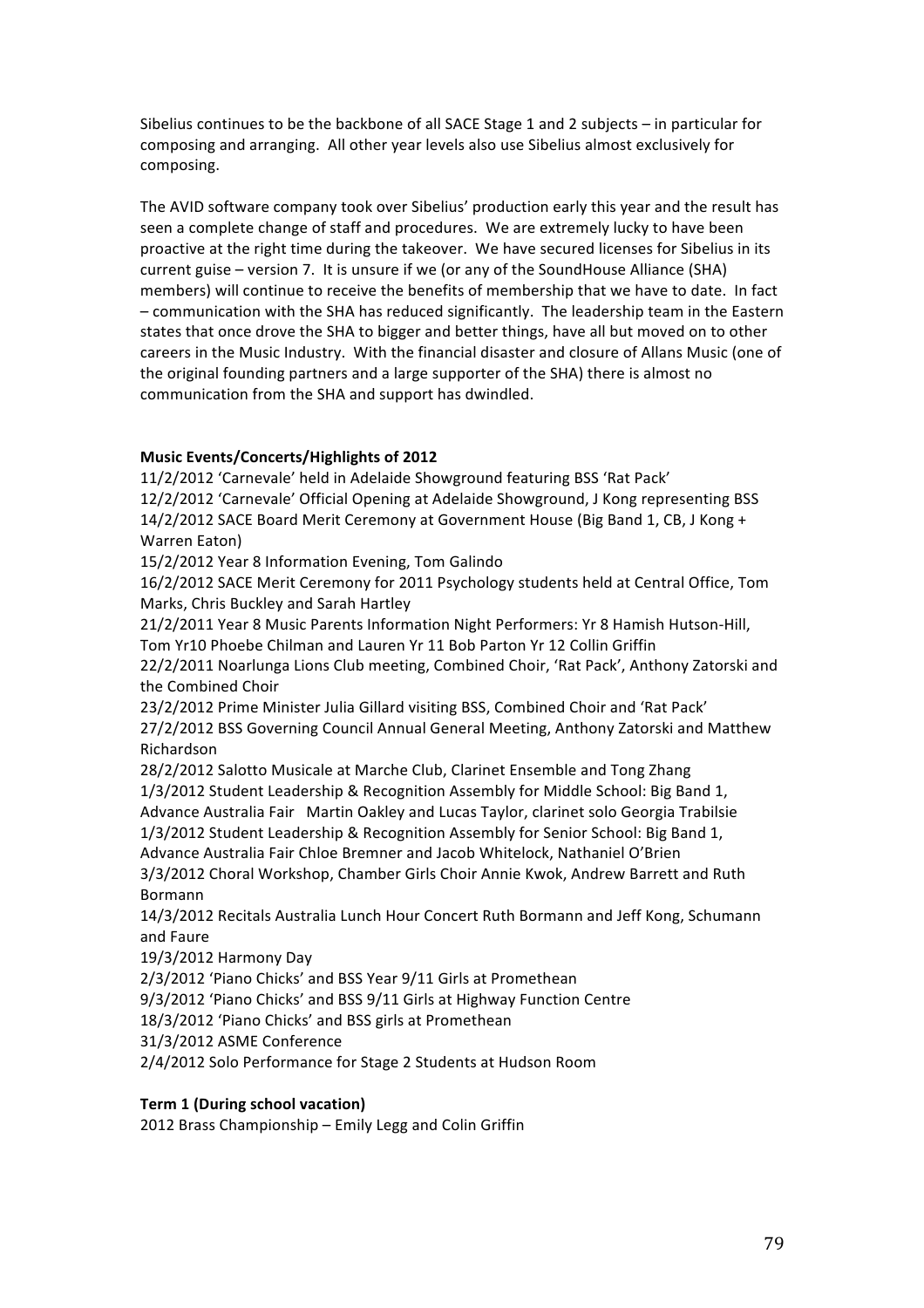### **Term!2**

25/4/2012 ANZAC Day Service at Brighton Jetty Road, BSS Boy's Choir directed by Andrew Barrett, the recording of the Dawn Service Hymns provided by Jeff Kong is included in Holdfast Bay Council website

30/4/2012 Music Centres Reception at Government House, JK, CB and representatives from Year 9 to Year 12 - Year 9 Matthew Richardson & Eleanor Pope, Year 10 Dylan Bentley & Rebecca Adams, Year 11 Chloe Bremner &David Adcock, Year 12 Emma Williams & Collin Griffin. Student Representative Sam Hicks and Olga, Shai Martin - Dux of Music 2012. Liz Lowe – Chair of MSG, Regional Director Michele Spencer

9/5/2012 BSS Open Day - Big Band 2, Year 8 Buskers

10/5/2012 Marion Church of Christ 'Music for Friendship Club' concert 1.30pm to 2.15pm, Anthony Zatorski, Georgia Trabilsie, Chris Beaty and Amy Sharrad

11/5/2012 'Concert for Holdfast College for Seniors' at St Andrew by the Sea Church– Year 12s Oliver Pawson, Collin Griffin, Masie Brown and Year 9 Emma Feagan

18/5/2012 Rusty Sticks in Hudson Room for Year 8 students

23/5/2012 Brighton Secondary School 60<sup>th</sup> Anniversary Concert at BPAC – Trevor Tao, Becky Blake, Australian Army Band, BSS Symphony Orchestra (1812 Overture), Rusty Sticks (all old scholars), BSS Concert Band (joint by old scholars)

27/5/2012 'Young Adelaide Sings' Girls and Boys Chamber Choir at Elder Hall

30/5/2012 Lunch Hour Concert at Flinders University library – Year 12s Anthony Zatorski, Kate Galthway, Freya Ardle-Davies and Jo Ellis, Year 11s Jayden Rowell, Spencer Olds, and Tom Marks, Year 10 Dylan Bentley, Sui Chao and Chris Buckley, Year 8 Angus Cameron 30/5/2012 Access in Asia - BSS BPAC, Chris Liu playing Chinese Music and joined by Sui Chao playing La Traviata in the Foyer, in the main celebration Sui Chao played Celebration Music from China

1/6/2012 Adelaide University Music Ed students at Brighton Secondary School 5/6/2012 Instructional Rounds – The inner South Secondary Schools (Brighton Secondary) School, Pasadena High School, Blackwood High School, Hamilton Secondary College, Seaview High School, Urrbrae High School, Unley High School, Australian Science & Maths School, Mitcham girls High School) discovered a process for school improvement called "Instructional Rounds" based on the work of Richard Elmore and colleagues.

Two group of principals visited BSS on 5/6/2012 to observe the Year 9/10 Choir singing Va Pensiero and 'Didn't My Lord Delivered Daniel'

7/6/2012 Italian National Day at Fogola Fulan Centre, Australian and Italian National Anthem – played)by)Brass)Band,)Brass)Ensemble)playing)Trumpet)Voluntary)Jerimiah)Clark,)'La) Danza' and 'Largo al factotum' by Rossini performed by Chris Buckley, Sui Chao and Anthony Zatorski, Tempo di Minuetto by Pugnani and 'Intermezzo' by Mascagni performed by Carolyn Lam, O Nata Lux performed by Concert Choir and Va Pensiero performed by Combined Choir in the main hall. Rat Pack played 35 minutes at the Foyer to welcome official guests including the Premier, Leader of the Opposition, Minister of Education and Ambassadors of Greece, Belgium and France

12/6/2012 Music for Birthday, Hamish Hutson-Hill and Liam Andrews

12/6/2012 Music Support Group meeting, Sonia Huang + JK playing Faure

13/6/2012 Adelaide Choral Eisteddfod AK, AB

14/6/2012 Adelaide Choral Eisteddfod AK, AB

17/6/2012 Chaplain's Concert at Glenelg St Peter's Church, BSS Orchestra and BSS Sinfonia AD, JF,  $CB + JK$ 

24/6/2012 BSSO Sydney International Music Festival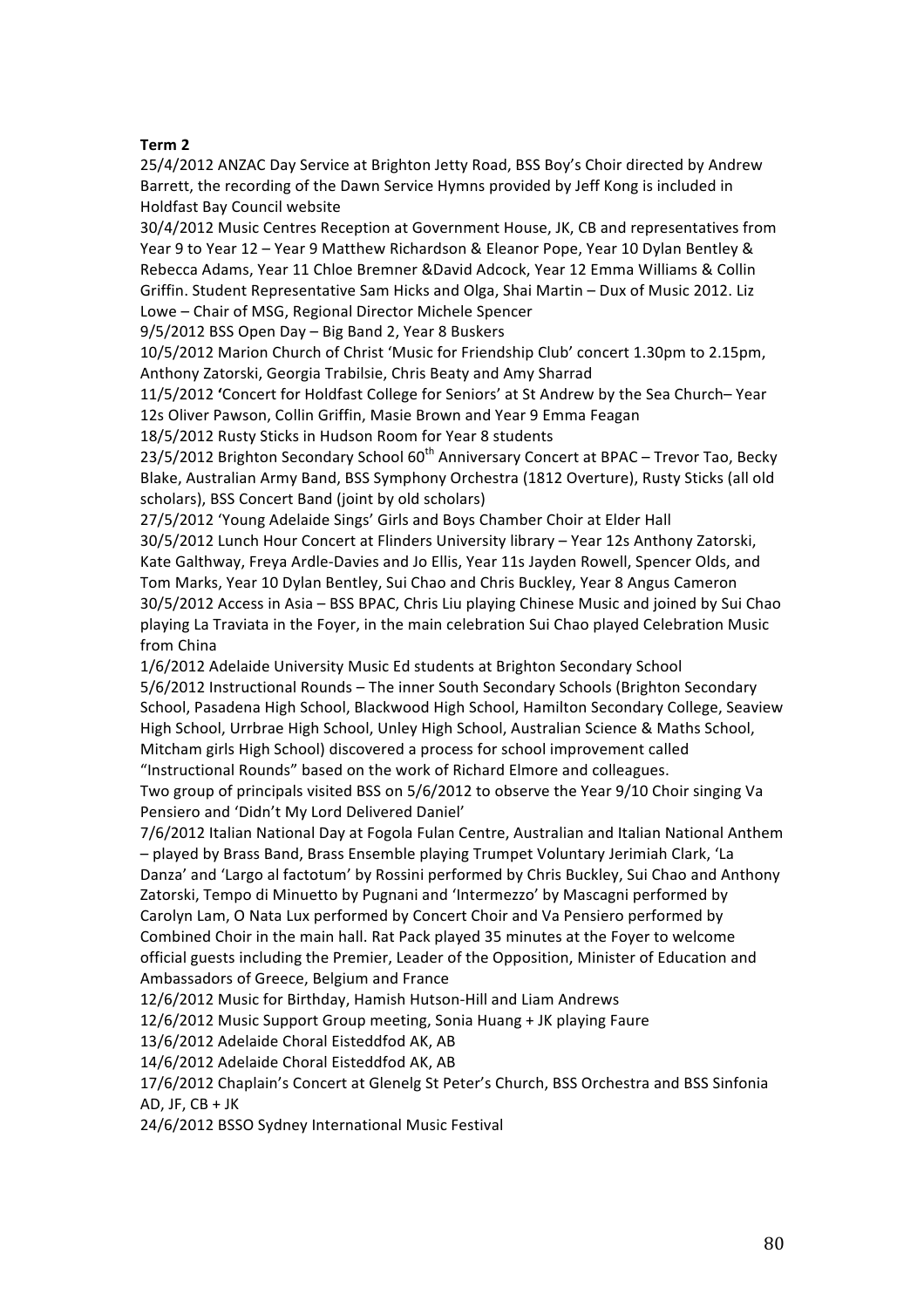### **Term!3!**

22/7/2012 Hong Kong's Children's Symphony Orchestra Concert at Elder Hall, Sinfonia + JK to attend

24/7/2012 Brighton Secondary School Band Night, Spence Hall – Year Level Bands + all music staff

26/7/2011 Hakua Japanese visit, Advance Australian and Japanese National Anthem - Rat Pack, Year 8 Boys +JK

28/7/2012 GALA Fundraising Performance for the Women and Children's Hospital Foundation – BSS Combined Choir/BSS Concert Choir, JK, AK and AB

30/7/2012 Choral Workshop at St Stephens with Adelaide Male Chorus - Jerusalem and Hallelujah

1/8/2012 Sara Andreacchio, a pianist from Bologna, Italy gave a concert for Year 8 SIMC  $3/8/2012$  BSS Hub Band and Year 10 Band Workshop at BPAC, CB, AB, CB + JK

5/8/2012 Recital at 7 Davenport Tce, Hilton, Jonathon Kirby, Sonya Huang and Chao Sui 6/8/2012 Adelaide Music Club, Jeff Kong, Ruth Bormann, Jan Vayne, Anthony Zatorski, Liam Andrews, Spencer Olds, Angus Cameron and Jayden Rowell

8/8/2012 Toyodai School Visit, Year 8 Boys Choir performed Japanese National Anthem + Jerusalem

9/8/2012 SALA Exhibition at BPAC, Quartet - Rosanna Lam, Phoebe Chilman, Matthew Richardson and Nadine Kay

10/8/2012 SALA Exhibition in Jetty Road - Lisa Drew and Hurley Baker playing SACE Repertoire on violin

12/8/2012 Choral Workshop for BSS Old Scholars and Adelaide Male Chorus

13/8/2012 Adelaide Eisteddfod - Flute 18 Years and Under – 3rd Prize Kate Galbraith

15/8/2012 BSS Spectacular Concert in Elder Hall, major ensembles of BSS, Old Scholar Choir,

Adelaide Male Chorus, Trombonist Peter Moore and Mark Oakley (all music staff)

15/8/2012 Adelaide Eisteddfod – Recorder Grade Six – First prize Maisie Brown, Most Promising Recorder Player Award – Maisie Brown

17/8/2012 The Voice - Concert David De Vito and Anthony Zatorski at Adelaide Town Hall

 $21/8/2012$  BSS Second Round SIMC Audition JK + CB

22/8/2012 2nd Summative Examinations for Performance Special Study and Ensemble Performance)

23/8/2012 Second Assessment Type Two for Solo Performance

24/8/2012 Alliance Francaise CD Launch at Elder Hall - J Kong

25/8/2012 Noarlunga Morphettvale Lions Club Concert – Rat Pack + JK

28/8/2012 Percussion Showcase at BSS

30/8/2012 BSS Assembly at BPAC, Rachel Shearer Bag Pipe

30/8/2012 SACE Solo Performance and Performance Special Study Bench Marking, JK, AB + AK

3/9/2012 Stage 2 Solo Performance and Performance Special Study catch up exams

3/9/2012 Vocal Master Class at Bishop Hall, Anthony Zatorski, Ella Forest, Alice Willemson & J)Kong

4/9/2012 Primary Schools Music Festival – Anthony Zatorski and Jeff Kong

5/9/2012 Primary Schools Music Festival – Eliza Sard, Big Band Two

6/9/2012 Primary Schools Music Festival – Chloe Bremner, Big Band One

7/9/2012 Primary Schools Music Festival – Leah Harford

8/9/2012 Primary Schools Music Festival (Matinee) – Ratpack, Hamish Hutson-Hills and Jeff Kong

8/9/2012 Primary Schools Music Festival – Deano and the Supremos

14/9/2012 Primary Schools Music Festival – Chris Liu and Jeff Kong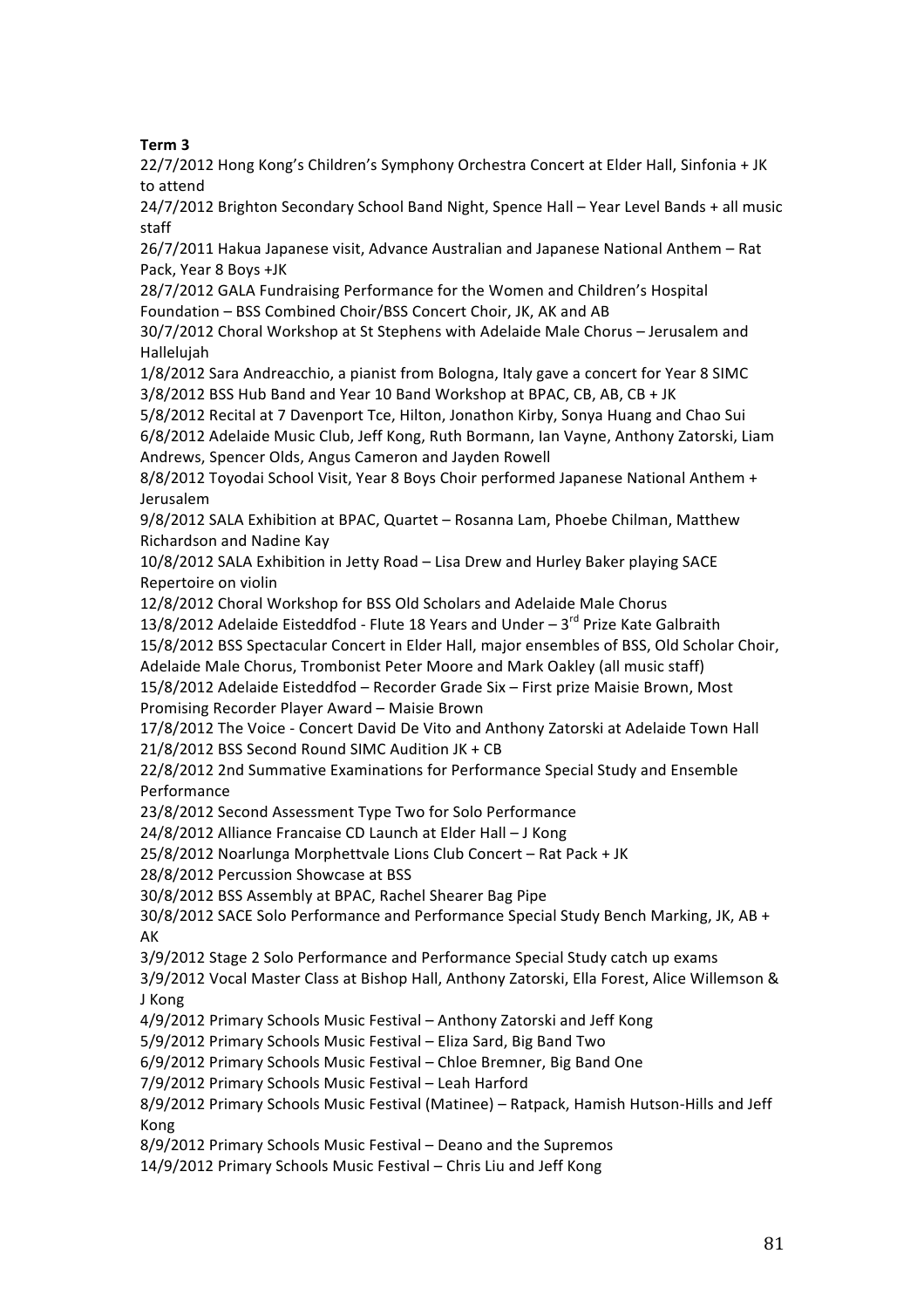15/9/2012 Le Marche Club Italian Migration Exhibition, Minister of Education opening, Hamish Hutson-Hills

16/9/2012 Bay City Run – Rat Pack, Jayden Rowell, Jane Burford and Jeff Kong at Wigley Reserve, Bob Parton + Minda on Piano Truck

16/9/2012 Liedertafel Concert at German Club – Sonia Huang (Faure – Elergy and Scherzo by Van Geon) Chris Buckley (Weber Concertino) and Viva Sui Chao (La Traviatta) + JK

16/9/2012 ADYO at Elder Hall 6.30pm, Freya Ardle Davies, Katie Williams and Kelsey Wagner 18/9/2012 SACE Stage 2 Practical Examinations

19/9/2012 SACE Stage 2 Practical Examinations

20/9/2012 SACE Stage 2 Practical Examinations

21/9/2012 Farewell George Baldock, Chris Beaty and Angus Cameron presented Jerusalem

### **Term 3 (During school vacation)**

24/9/2012 Adelaide University Audition for music students 2013, Andrew Barrett 25/9/2012 Woodwind Master Class at Adelaide University Pip Weston and Chris Buckley 26/9/2012 Chris Beaty, Angus Cameron, Leah Harford, Roan Johnson, Amy Sherrah, Kaitlyn McKenzie and Eliza Sard dress rehearsal at Nexus Centre, University of South Australia 28/9/2012 Leah Harford, Roan Johnson, Amy Sherrah, Kaitlyn McKenzie and Eliza Sard sang at Nexus Centre, University of South Australia

2/10/2012 Annie Kwok + Paul Jarman Choral Workshop with Concert Choir, BSS Boys + Girls Chamber Choirs with Birralee Voices

### **Term!4!**

18/10/2012 Anthony Zatorski and Sam Hicks playing for BSS Staff Morning Tea

19/10/2012 Jazz Cabaret featuring Rachael Leahcar at Glenelg Function Club, Big Band 1 and 2. Ratpack and Soloists

22/10/2012 Interviewing Bob Farrow, formal principal of Brighton High School at Conference Room for PLP, Salome and Jayden Rowell

23/10/2012 BSS Girls Chamber Choir + A Kwok performing at Adelaide Convention Centre for Council for the Age

23/10/2012 New Music Concert, Andrew Dean, Andrew Barrett, Craig Bentley, Mark Cameron-Smith and Annie Kwok

24/10/2012 Valedictory & Presentation at Adelaide Convention Centre, Violin duo-Freya Davies-Ardill & Jo Ellis, BSS Yr 12 Brass Ensemble, Year 12 Singers, Anthony Zatorski, Sam Hicks and Flute Duo – Emma Williams & Kate Galbraith

26/10/2012 Education Leader's Conference at Intercontinental Hotel, Rat Pack + J Kong 26/10/2012 DisabiliTEA at Minda Inc, Annie Kwok + Anthony Zatorski, Liam Andrews, Jayden Rowell, Angus Cameron, Jacob Lockwhite

27/10/2012 AMEB Violin Exams Kelsey Wagner + Annie Kwok

27/10/2012 Migration Museum Fundraising Dinner at Ming's Palace, Viva Chao Sui + Jeff Kong

6/11/2012 Music Support Group Recruit Concert 5:30 to 6:30pm at BPAC

6/11/2012 Annual Strings and Choir Evening at BSS Gymnasium

10/11/2012 Brighton Secondary School 60<sup>th</sup> Gala Dinner BB1, BB2 and BSS Staff Band

13/11/2012 BSS Annual Volunteer Luncheon, guitar music performed by Travis Collins

15/11/2012nYear 9 Band – Charities and Recognition Assembly

18/11/2012 SA Government House Open Day, 'RatPack', Anthony Zatorsky, Jayden Rowell, Chris Beaty, Eliza Sard, Roan

23/11/2012 Chinese Language Award at St Peter's College - Jeffrey Kong and Chao Sui 24/11/2012 Flinders Medical Centre Childcare Centre birthday celebration - Jayden Rowell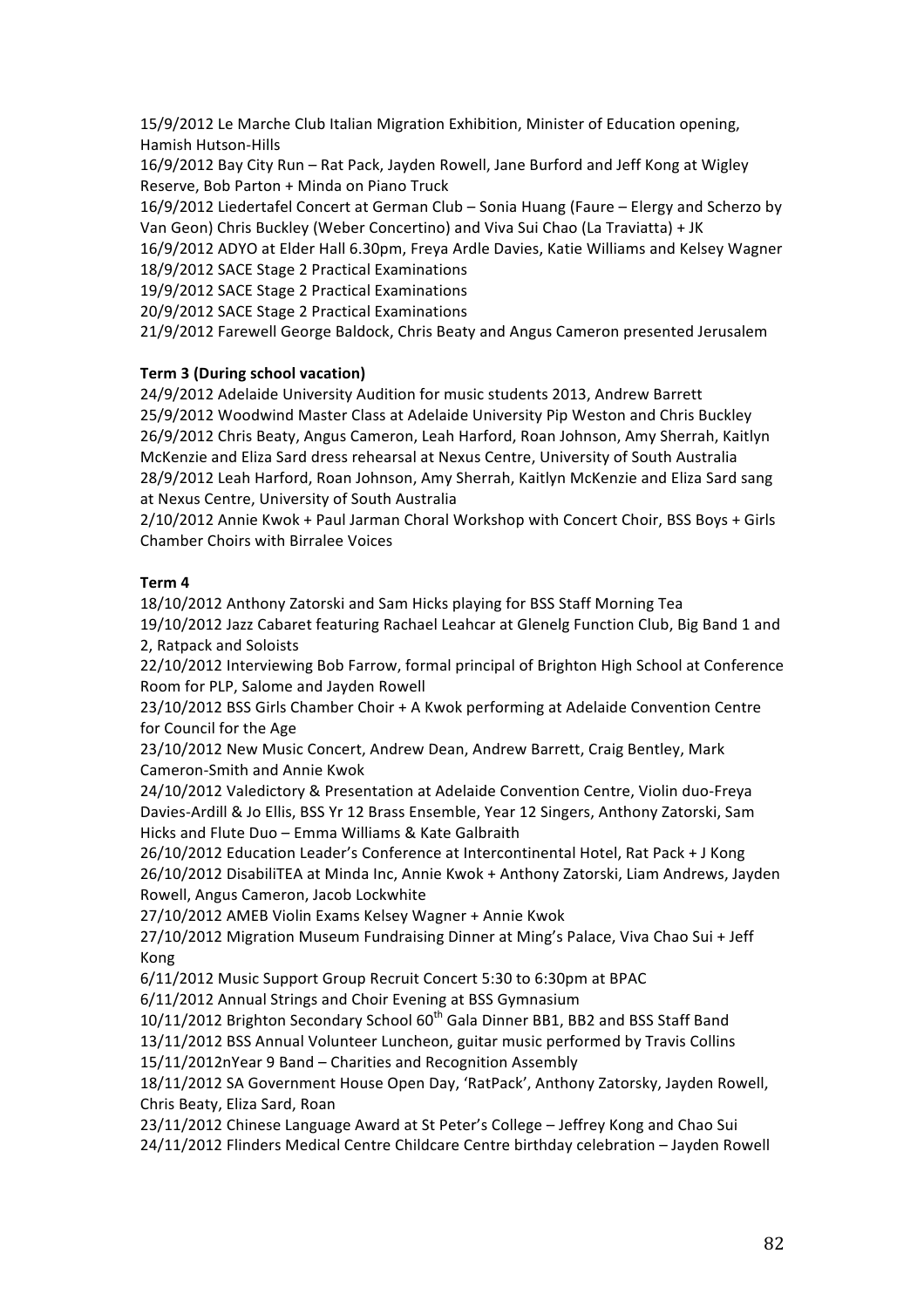25/11/2012 Roger Woodward Piano Recital at Adelaide Town Hall for Rotmac - Jeff + 29 students

25/11/2012 Alan Reid's Function at Hawthorn Bowling Club in the presence of Kevin Scarce, Katie Williams, Sarah Hartley, Esther Gigger, Tom Marks and Spencer Olds

30/11/2012 (Afternoon Concert) Holdfast Bay Mayoral Garden Party at Minda Inc, Year 8  $Band +$ soloists

1/12/2012 'Beyond Beltana' Book Launch at Mitcham Cultural Village, 103 Princess Rd, Mitcham, Angus Cameron Hamish Hudson-Hills and Travis Collins

2/12/2012 Liedertafel Concert in North Adelaide Christ Church, David Adcock, Lauren Carthew & J Kong

4/12/2012 Primary School Concert – Sinfonia, Roland Dankbaar and Judith Fletcher 4/12/2012 Interviewing Nancy Schupelius - Jo Ellis and Tom Gallindo

 $4/12/2012$  Adelaide University Single study interview – Jo Ellis and J Kong

5/12/2012 IES Stake Holders End of Year Event at Adelaide Boat House, Viva Chao Sui, Nathaniel O'Brien and RatPack

7/12/2012 Anglicare Christmas Celebration for the Volunteers, Chloe Bremner, David Adcock, Jayden Rowell, Emily Squires, Lauren Squires and J Kong

10/12/2012 Carols and Lessons Service at St Peter Cathedral, Concert Choir, Boys and Girls Chamber Choirs, Combined Choirs and Adelaide Male Chorus, Readers: Kevin Scarce, Liz Scarce, Orietta Borgia, OO, JK, Michele Spencer, Greg Wiese, Ken Rollond, Liz Olds 12/12/2011 Legacy Widow's Club Christmas gathering, Year 8 Special Interest Music

students, Annie Kwok, Andrew Barrett and Jeff Kong

The Legacy Widow's Christmas Gathering was a very special event.

The program includes:

Over the Rainbow – Celine

Bad Penny Blues

Danny Boy

Rondo Alla Turca

Francesca Olds – own composition

November Blues

Amen

Caro Mio Ben Rose

Swing and Swang All I have to do is dream

Al's Café

Combined item - We'll Meet Again

3)Carols)

J Kong played Variations on Advance Australia Fair

16/12/2012 AMEB Showcase and Award Ceremony at Elder Hall - Kate Buckley

### **SPECIAL AWARD AND SCHOLARSHIP**

AMEB 4<sup>th</sup> Grade Oboe Award - Kate Buckley

### **Wyatt Foundation Music Scholarship**

Freya Davies-Ardill Jayden Rowell Shannon Pearce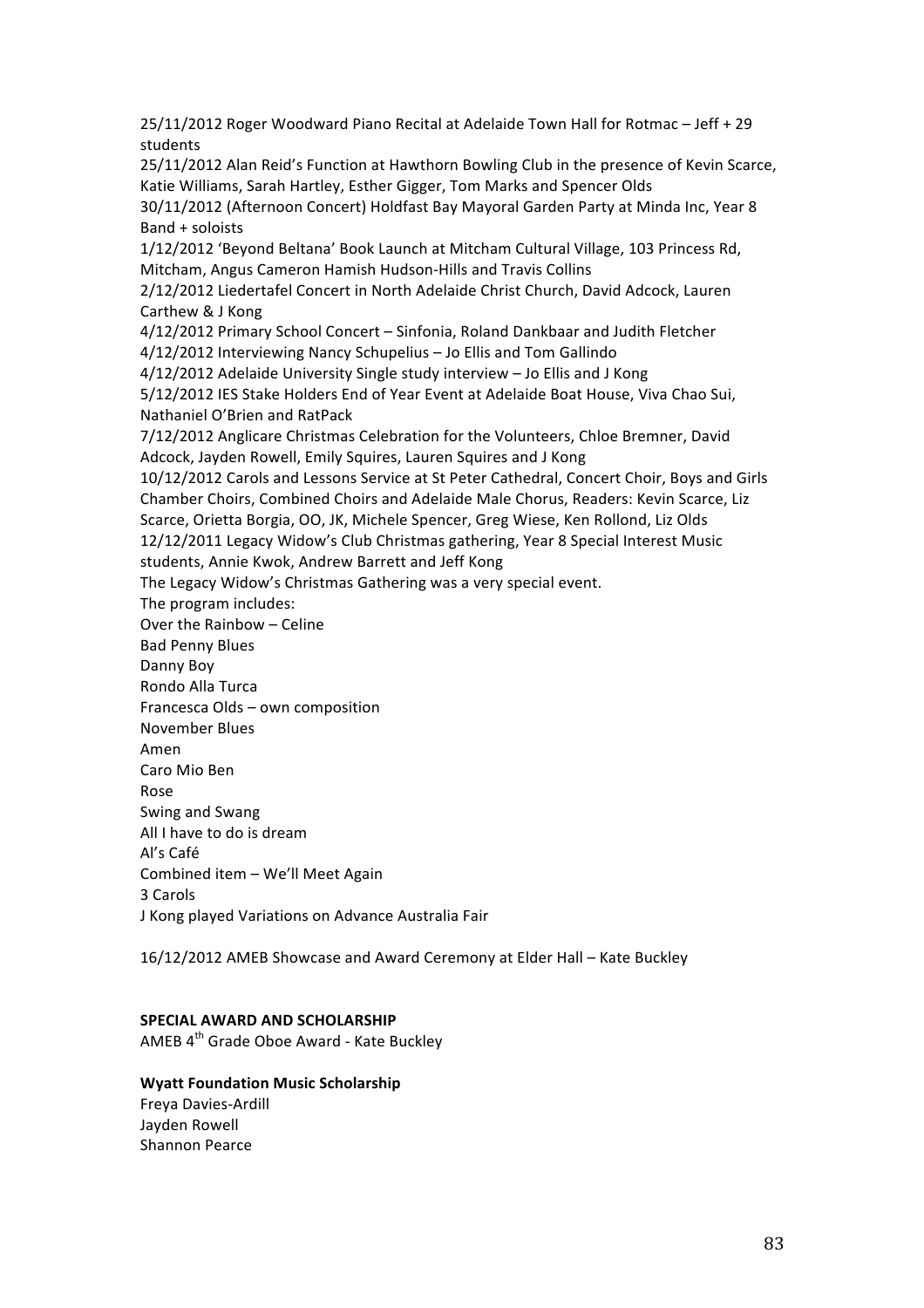### **Piano Scholarship (Wyatt Foundation)**

Rebecca Adams

**Choral Eisteddfod Results 2012:** Open Choral: Concert Choir, 2nd Place Open Choral: Treble Choir, 3rd Place **2012 Outstanding SACE Board Results** Samuel Robert Hicks - Don Maynard Award, Dux of Music in South Australia

**Performance Special Study** Samuel Robert Hicks

**Ensemble Performance** Samuel Hicks

### **Music in Context**

Freya Davies-Ardill, she was the only student in SA gaining this award

**Musicianship**

Samuel Robert Hicks

**City of Adelaide Eisteddfod 2012** 

Flute Section:

**Kate!Galbraith** 16 years and under

### **Michaela!Porter**

Grade  $2 - 2^{nd}$  Place Orchestral Excerpts –  $1<sup>st</sup>$  Place

### **Kaya!Nicholls**

 $6<sup>th</sup>$  Grade Flute Solo – 3<sup>rd</sup> Place Orchestral Excerpts –  $2^{nd}$  Place Honourable Mention in the Carolyn White Memorial Scholarship Awarded the AMEB Sixth Grade Flute Prize

**Kate!Buckley**

Piccolo Solo –  $2^{nd}$  Place

### **Emily!Squires**

Piccolo Section –  $3^{rd}$  place 14 and under  $- 3<sup>rd</sup>$  place

### **Michelle Lennon**

Oboe/ Bassoon Grade 4 + 1<sup>st</sup> Place

**Tom!Marks** 16 years and under - 3rd place